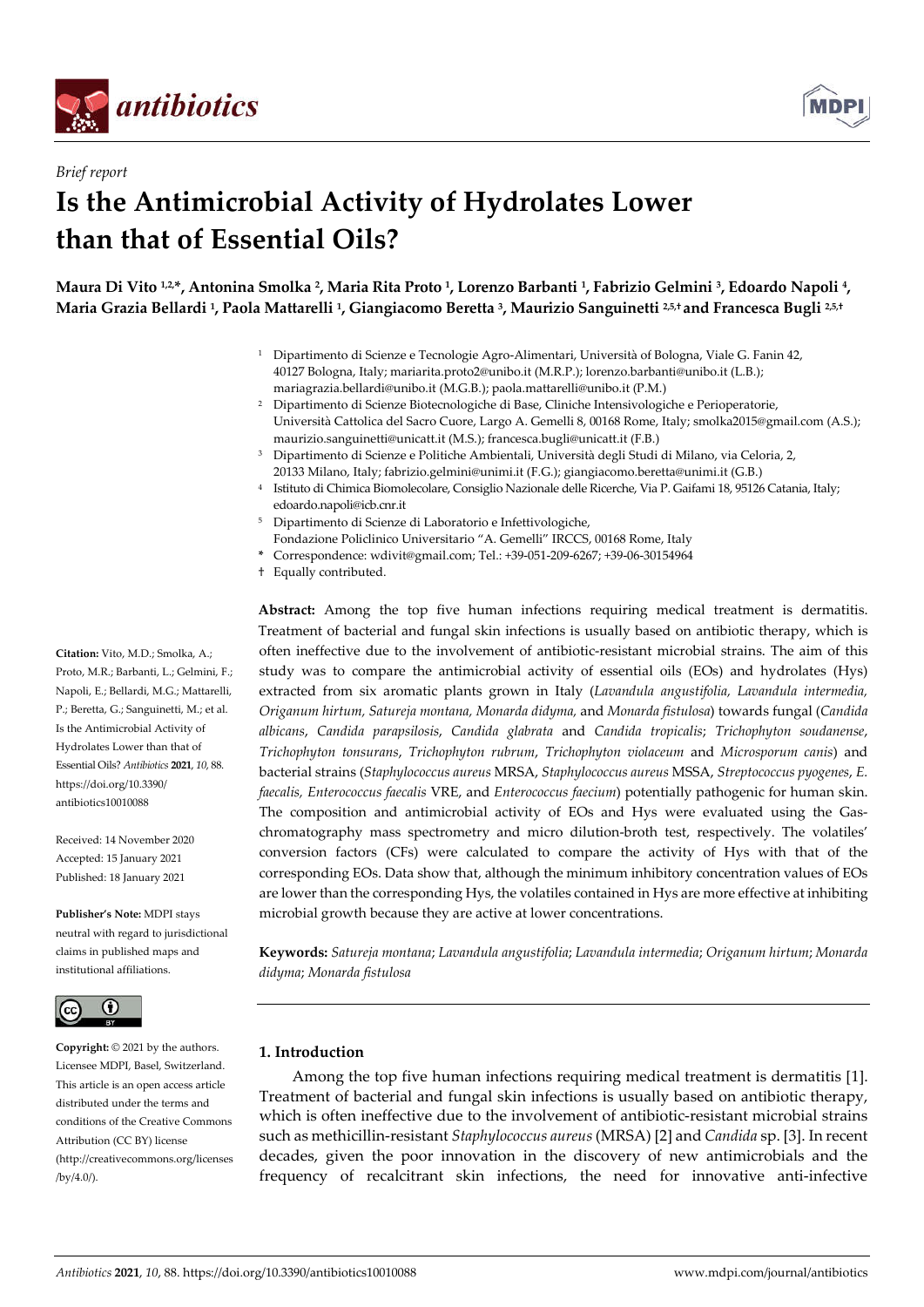therapeutics is becoming more and more urgent. In this field, great interest in the last 20 years has been focused on the potential of natural products.

In recent years, there has been growing interest in natural products obtained from aromatic plant distillation: essential oils (EOs) and hydrolates (Hys). As such, there are many scientific articles about the effectiveness of EOs in various contexts: antimicrobials, immunomodulatory, antioxidants, anti-inflammatory, pain-relievers, etc., but there is little evidence on the activities of Hys.

Official Pharmacopoeias well define the two natural products. The EO is considered to be a complex odorous product obtained by steam distillation, hydro-distillation, or by the dry distillation of a plant, some of its parts, or, in the case of OEs obtained from *Citrus* spp., through appropriate mechanical cold processes [4]. Similarly, starting from 2012, the French Pharmacopoeia defines the Hy as a product obtained through the distillation of different parts of aromatic plants, which separates from the essential oil at the end of the distillation [5].

While they originate from the same process, the two distillation products are quite different in terms of chemical composition and effectiveness.

EOs are hydrophobic mixtures mainly characterized by terpene molecules that, on the contrary, are extremely diluted in Hys. In fact, the Hys are hydrophilic solutions characterized, up to a maximum of 1g/L, by the terpene components present in the corresponding EO [6]. Furthermore, in the Hy, the relative ratio of each terpenic molecule will be conditioned by its hydrophilic characteristics. Owing to this, the major components of an EO may not be the same that is present in the corresponding Hy.

Due to the high oxicity of many terpene compounds [7], essential oils require special warnings when used *per os* or in topical applications [8]. On the contrary, Hys resulting from dilution of terpenic solutions are less toxic and can be used more easily for the same applications.

However, only few studies have been carried out on EOs and Hys obtained from the same distillation process in order to compare their chemical composition [9–11]**,** or study some of their activities such as psychopharmacological and anti-cancer activities [12,13]**,** or larvicidal and nematodicidal ones [14,15]. Our group participated in these early investigations, assessing the chemical composition and the antimicrobial activity of the EO and Hy obtained from *Monarda citriodora* in a recent research. The study showed that, to achieve the same inhibitory effect of EO, a higher volume of Hy was necessary; however, in this volume, the concentration of active components was lower than that present in the corresponding EO, i.e., the EO from the same plant source [16]. Therefore, data indicate a higher likelihood for the active compounds isolated from *M. citriodora* Hy to be more active in the aqueous phase, because they can more easily reach their target, or because they are not contrasted with antagonistic compounds present only in the OE.

Given this background and in view of improving the knowledge on Hy potential uses, the first aim of this study was to evaluate the antimicrobial activity of six EOs and the companion Hys isolated from the same aromatic plant cultivated in Italy, towards fungal and bacterial strains potentially pathogenic for human skin. The following microorganisms isolated from patients with skin infections included the following. Six bacteria: methicillin-resistant *Staphylococcus aureus* (MRSA), methicillin- susceptible *Staphylococcus aureus* (MSSA), *Streptococcus pyogenes*, vancomycin-resistant enterococci (VRE) *Enterococcus faecalis* and *Enterococcus faecium*. Four drug-resistant yeasts: *Candida albicans*, *Candida parapsilosis*, *Candida glabrata* and *Candida tropicalis*. Five dermatophytes: *Trichophyton soudanense*, *Trichophyton tonsurans*, *Trichophyton rubrum*, *Trichophyton violaceum* and *Microsporum canis*. The second aim was to compare the relative concentration of active volatiles present in EOs and Hys obtained from the same plant by using the volatiles' conversion factor (CF).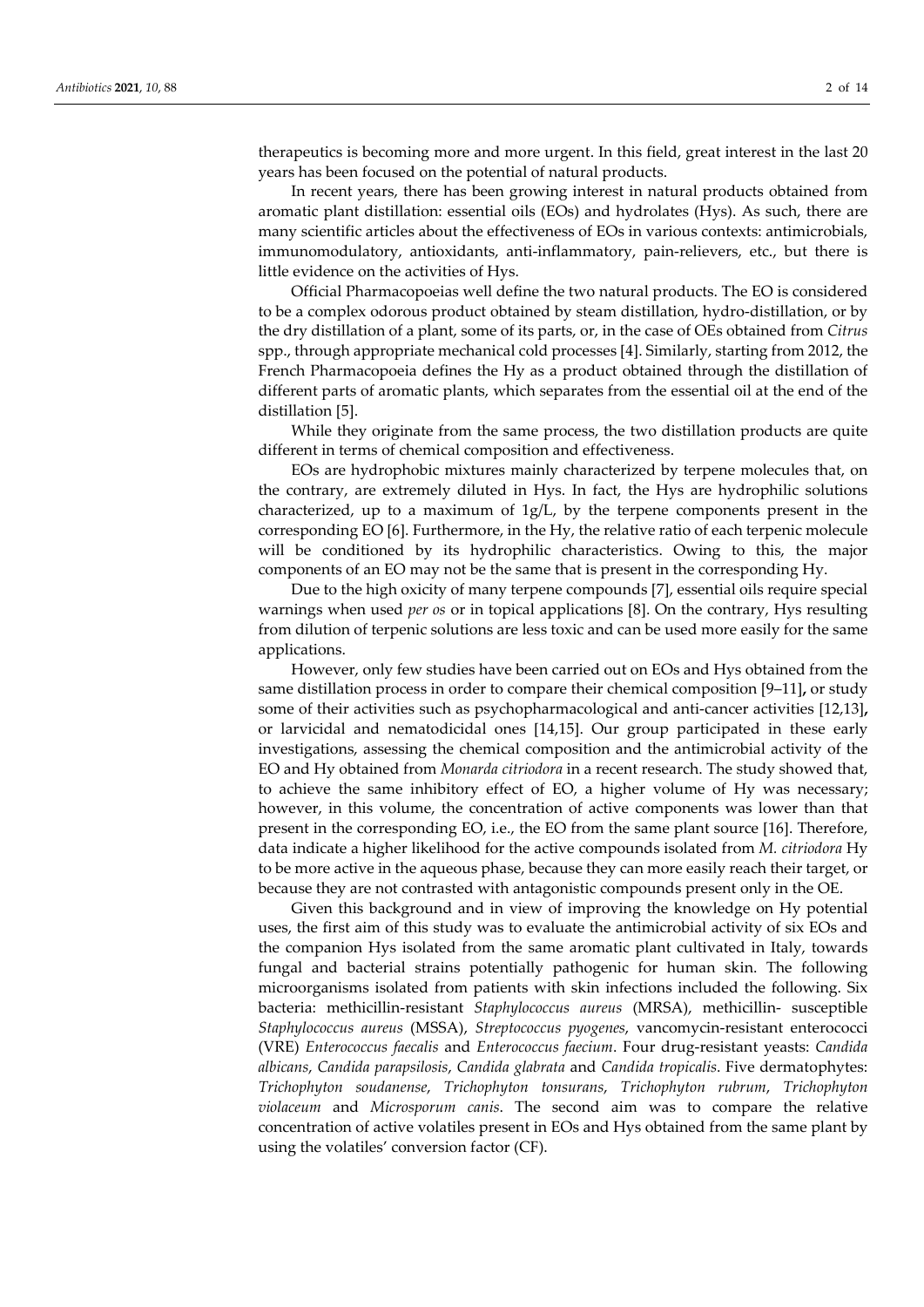## **2. Results**

#### *2.1. GC-MS and Gravimetric Analyses*

The chromatographic analysis of EOs shows phytocomplexes that are quite different (Table 1). *Lavandula angustifolia* has linalyl acetate and β-linalool at respective concentrations of 33.35% and 28.36%, while *L. intermedia* EO has the same components at concentrations of 36.47% and 27.99%, respectively. The EO of *Origanum hirtum* is mainly characterized by thymol, γ-terpinene and p-cymene at 36.3%, 23.81% and 18.83%, respectively, while the EO of *Satureja montana* has carvacrol as a major compound (concentration of 63.1%), followed by γ-terpinene (concentration of 13.44%). Both *Monarda didyma* and *M. fistulosa* EOs show carvacrol (20.59% and 35.18%, respectively) and γterpinene (13.07% and 16.85%, respectively) as major compounds, while thymol and *p*cymene are the third most concentrated components in the respective *M. didyma* and *M. fistulosa*. The rest of the components present in EOs show concentrations lower than 10%.

The analysis of Hy (Table 2) shows β-linalool, α-terpinen-4-ol and α-terpineol (42.5%, 20.33 and 19.1%, respectively) as major chemical compounds of *L. angustifolia* Hy. *L. intermedia* Hy is characterized by β-linalool, camphor and 1,8-cineol (34.17%, 22.12% and 19.08%, respectively) as major compounds, while *S. montana* has carvacrol and thymol as the major compounds (85.79% and 13.88%, respectively). *O. hirtum* Hy has only one component, thymol (100% concentration).

*M. didyma* has carvacrol and thymol (48.44% and 34.03%, respectively) as major compounds, while *M. fistulosa* has only carvacrol (84.68%) at a concentration above 10%. All the other components show a concentration lower than 10%. It is important to remember that the concentrations of chemicals identified in the Hys are referred at most to 1 g/L, which is the maximum terpenes concentration present in Hy. Results of the gravimetric analyses are shown in Table 2. The qualitative and quantitative analyses of the extract obtained for the gravimetric analysis are not shown because they are redundant and perfectly superimposable to those obtained from the gas-chromatographic analysis.

|                           |        |        |                          |                | Average $(\% n=3)$<br>O. hirtum<br>M. didyma<br>S. montana<br>0,05<br>1.30<br>1.81<br>1.11<br>0.76<br>0.76<br>0.57<br>0.07<br>0.22<br>0.23<br>0.07<br>1.12<br>$\overline{\phantom{a}}$<br>0.10<br>4.50<br>0.47<br>0.20<br>$\overline{\phantom{a}}$<br>$\sim$<br>0.09<br>0.27<br>0.11<br>1.12<br>0.95<br>2.28<br>0.23<br>0.21<br>0.40<br>$\overline{\phantom{a}}$<br>$\overline{\phantom{a}}$<br>$\overline{\phantom{a}}$<br>0.06<br>0.06<br>0.20<br>3.04<br>1.98<br>3.69<br>18.83<br>9.82<br>8.08<br>0.39<br>0.66<br>0.88<br>$\overline{a}$<br>0.04<br>0.20<br>1.36<br>1.29<br>0.04<br>$\overline{\phantom{a}}$<br>0.22<br>0.02<br>$\overline{\phantom{a}}$<br>23.81<br>13.44<br>13.07<br>$\overline{\phantom{a}}$<br>$\sim$<br>$\overline{\phantom{a}}$<br>0.12<br>0.22<br>0.05<br>0.40<br>8.71<br>0.48<br>٠<br>$\overline{\phantom{a}}$<br>$\overline{\phantom{a}}$<br>$\overline{\phantom{a}}$<br>$\overline{\phantom{a}}$<br>÷,<br>$\overline{\phantom{a}}$<br>$\overline{\phantom{a}}$<br>$\overline{\phantom{a}}$<br>$\overline{\phantom{a}}$<br>$\overline{\phantom{a}}$<br>$\sim$<br>$\overline{\phantom{a}}$<br>$\overline{\phantom{a}}$<br>$\overline{\phantom{a}}$<br>$\overline{a}$<br>$\overline{\phantom{a}}$<br>0.05<br>0.50<br>0.56<br>$\overline{\phantom{a}}$<br>$\overline{\phantom{a}}$<br>$\sim$<br>$\overline{\phantom{0}}$<br>0.01<br>$\overline{a}$<br>L<br>L. |                          |                          |                          |  |
|---------------------------|--------|--------|--------------------------|----------------|----------------------------------------------------------------------------------------------------------------------------------------------------------------------------------------------------------------------------------------------------------------------------------------------------------------------------------------------------------------------------------------------------------------------------------------------------------------------------------------------------------------------------------------------------------------------------------------------------------------------------------------------------------------------------------------------------------------------------------------------------------------------------------------------------------------------------------------------------------------------------------------------------------------------------------------------------------------------------------------------------------------------------------------------------------------------------------------------------------------------------------------------------------------------------------------------------------------------------------------------------------------------------------------------------------------------------------------------------------------------------------------|--------------------------|--------------------------|--------------------------|--|
| Components                | $E-RI$ | $L-RI$ | L. angustifolia          | L. intermedia  |                                                                                                                                                                                                                                                                                                                                                                                                                                                                                                                                                                                                                                                                                                                                                                                                                                                                                                                                                                                                                                                                                                                                                                                                                                                                                                                                                                                        |                          |                          | M. fistulosa             |  |
| 2,3-Dimethyl-3-buten-2-ol | 741    | 746    |                          |                |                                                                                                                                                                                                                                                                                                                                                                                                                                                                                                                                                                                                                                                                                                                                                                                                                                                                                                                                                                                                                                                                                                                                                                                                                                                                                                                                                                                        |                          |                          |                          |  |
| Thujene                   | 923    | 928    | 0.11                     | 0.08           |                                                                                                                                                                                                                                                                                                                                                                                                                                                                                                                                                                                                                                                                                                                                                                                                                                                                                                                                                                                                                                                                                                                                                                                                                                                                                                                                                                                        |                          |                          | 3.48                     |  |
| $\alpha$ -Pinene          | 931    | 936    | 0.29                     | 0.63           |                                                                                                                                                                                                                                                                                                                                                                                                                                                                                                                                                                                                                                                                                                                                                                                                                                                                                                                                                                                                                                                                                                                                                                                                                                                                                                                                                                                        |                          |                          | 0.79                     |  |
| Camphene                  | 945    | 950    | 0.10                     | 0.33           |                                                                                                                                                                                                                                                                                                                                                                                                                                                                                                                                                                                                                                                                                                                                                                                                                                                                                                                                                                                                                                                                                                                                                                                                                                                                                                                                                                                        |                          |                          | 0.15                     |  |
| Sabinene                  | 967    | 973    | 0.06                     | 0.13           |                                                                                                                                                                                                                                                                                                                                                                                                                                                                                                                                                                                                                                                                                                                                                                                                                                                                                                                                                                                                                                                                                                                                                                                                                                                                                                                                                                                        |                          |                          | 0.28                     |  |
| 1-Octen-3-ol              | 974    | 980    | 0.08                     | 0.08           |                                                                                                                                                                                                                                                                                                                                                                                                                                                                                                                                                                                                                                                                                                                                                                                                                                                                                                                                                                                                                                                                                                                                                                                                                                                                                                                                                                                        |                          |                          | 4.08                     |  |
| 3-Octanone                | 979    | 985    | 0.27                     | $\sim$         |                                                                                                                                                                                                                                                                                                                                                                                                                                                                                                                                                                                                                                                                                                                                                                                                                                                                                                                                                                                                                                                                                                                                                                                                                                                                                                                                                                                        |                          |                          | 0.13                     |  |
| $\beta$ -Pinene           | 972    | 978    | 0.14                     | 0.51           |                                                                                                                                                                                                                                                                                                                                                                                                                                                                                                                                                                                                                                                                                                                                                                                                                                                                                                                                                                                                                                                                                                                                                                                                                                                                                                                                                                                        |                          |                          | 0.26                     |  |
| Myrcene                   | 983    | 989    | 3.56                     | 1.39           |                                                                                                                                                                                                                                                                                                                                                                                                                                                                                                                                                                                                                                                                                                                                                                                                                                                                                                                                                                                                                                                                                                                                                                                                                                                                                                                                                                                        |                          |                          | 3.62                     |  |
| $\alpha$ -Phellandrene    | 998    | 1004   | 0.10                     | 0.04           |                                                                                                                                                                                                                                                                                                                                                                                                                                                                                                                                                                                                                                                                                                                                                                                                                                                                                                                                                                                                                                                                                                                                                                                                                                                                                                                                                                                        |                          |                          | 0.66                     |  |
| Hexyl acetate             | 1004   | 1010   | $\overline{\phantom{a}}$ | 0.03           |                                                                                                                                                                                                                                                                                                                                                                                                                                                                                                                                                                                                                                                                                                                                                                                                                                                                                                                                                                                                                                                                                                                                                                                                                                                                                                                                                                                        |                          |                          |                          |  |
| 3-Carene                  | 1005   | 1011   | 0.15                     | 0.09           |                                                                                                                                                                                                                                                                                                                                                                                                                                                                                                                                                                                                                                                                                                                                                                                                                                                                                                                                                                                                                                                                                                                                                                                                                                                                                                                                                                                        |                          |                          | 0.32                     |  |
| $\alpha$ -Terpinene       | 1011   | 1017   | 0.07                     | 0.05           |                                                                                                                                                                                                                                                                                                                                                                                                                                                                                                                                                                                                                                                                                                                                                                                                                                                                                                                                                                                                                                                                                                                                                                                                                                                                                                                                                                                        |                          |                          | 5.69                     |  |
| $p$ -Cymene               | 1018   | 1024   | 0.13                     | 0.05           |                                                                                                                                                                                                                                                                                                                                                                                                                                                                                                                                                                                                                                                                                                                                                                                                                                                                                                                                                                                                                                                                                                                                                                                                                                                                                                                                                                                        |                          |                          | 13.85                    |  |
| Limonene                  | 1024   | 1030   | 1.53                     |                |                                                                                                                                                                                                                                                                                                                                                                                                                                                                                                                                                                                                                                                                                                                                                                                                                                                                                                                                                                                                                                                                                                                                                                                                                                                                                                                                                                                        |                          |                          | 1.06                     |  |
| 1,8-Cineole               | 1026   | 1032   | 1.54                     | 9.20           |                                                                                                                                                                                                                                                                                                                                                                                                                                                                                                                                                                                                                                                                                                                                                                                                                                                                                                                                                                                                                                                                                                                                                                                                                                                                                                                                                                                        |                          |                          |                          |  |
| $(Z)$ - $\beta$ -Ocimene  | 1031   | 1038   | 5.44                     | 0.60           |                                                                                                                                                                                                                                                                                                                                                                                                                                                                                                                                                                                                                                                                                                                                                                                                                                                                                                                                                                                                                                                                                                                                                                                                                                                                                                                                                                                        |                          |                          |                          |  |
| $(E)$ - $\beta$ -Ocimene  | 1041   | 1048   | 3.13                     | 0.63           |                                                                                                                                                                                                                                                                                                                                                                                                                                                                                                                                                                                                                                                                                                                                                                                                                                                                                                                                                                                                                                                                                                                                                                                                                                                                                                                                                                                        |                          |                          |                          |  |
| $\gamma$ -Terpinene       | 1053   | 1060   | 0.19                     | 0.12           |                                                                                                                                                                                                                                                                                                                                                                                                                                                                                                                                                                                                                                                                                                                                                                                                                                                                                                                                                                                                                                                                                                                                                                                                                                                                                                                                                                                        |                          |                          | 16.85                    |  |
| cis-Linalool oxide (f)    | 1069   | 1075   | 0.13                     | 0.06           |                                                                                                                                                                                                                                                                                                                                                                                                                                                                                                                                                                                                                                                                                                                                                                                                                                                                                                                                                                                                                                                                                                                                                                                                                                                                                                                                                                                        |                          |                          | $\overline{\phantom{a}}$ |  |
| Terpinolene               | 1080   | 1087   | 0.26                     | 0.29           |                                                                                                                                                                                                                                                                                                                                                                                                                                                                                                                                                                                                                                                                                                                                                                                                                                                                                                                                                                                                                                                                                                                                                                                                                                                                                                                                                                                        |                          |                          | 0.21                     |  |
| <b>ß-Linalool</b>         | 1092   | 1099   | 28.36                    | 27.99          |                                                                                                                                                                                                                                                                                                                                                                                                                                                                                                                                                                                                                                                                                                                                                                                                                                                                                                                                                                                                                                                                                                                                                                                                                                                                                                                                                                                        |                          |                          | 1.24                     |  |
| No Match                  | 1197   | 1203   | 0.04                     |                |                                                                                                                                                                                                                                                                                                                                                                                                                                                                                                                                                                                                                                                                                                                                                                                                                                                                                                                                                                                                                                                                                                                                                                                                                                                                                                                                                                                        |                          |                          |                          |  |
| 1-Octen-3-ol, acetate     | 1103   | 1110   | 0.61                     | 0.09           |                                                                                                                                                                                                                                                                                                                                                                                                                                                                                                                                                                                                                                                                                                                                                                                                                                                                                                                                                                                                                                                                                                                                                                                                                                                                                                                                                                                        |                          |                          | ٠                        |  |
| Neo-allo-ocimene          | 1122   | 1130   | 3.28                     |                |                                                                                                                                                                                                                                                                                                                                                                                                                                                                                                                                                                                                                                                                                                                                                                                                                                                                                                                                                                                                                                                                                                                                                                                                                                                                                                                                                                                        |                          |                          | $\overline{\phantom{a}}$ |  |
| Camphor                   | 1136   | 1143   | 0.25                     | 7.27           |                                                                                                                                                                                                                                                                                                                                                                                                                                                                                                                                                                                                                                                                                                                                                                                                                                                                                                                                                                                                                                                                                                                                                                                                                                                                                                                                                                                        |                          |                          | $\overline{\phantom{a}}$ |  |
| $n$ -Hexyl isobutyrate    | 1144   | 1151   | $\sim$                   | 0.05           |                                                                                                                                                                                                                                                                                                                                                                                                                                                                                                                                                                                                                                                                                                                                                                                                                                                                                                                                                                                                                                                                                                                                                                                                                                                                                                                                                                                        |                          |                          | $\sim$                   |  |
| Borneol                   | 1159   | 1167   | 0.77                     | 3.40           |                                                                                                                                                                                                                                                                                                                                                                                                                                                                                                                                                                                                                                                                                                                                                                                                                                                                                                                                                                                                                                                                                                                                                                                                                                                                                                                                                                                        |                          |                          | 0.24                     |  |
| Lavandulol                | 1161   | 1168   | 0.14                     |                |                                                                                                                                                                                                                                                                                                                                                                                                                                                                                                                                                                                                                                                                                                                                                                                                                                                                                                                                                                                                                                                                                                                                                                                                                                                                                                                                                                                        |                          |                          | $\overline{\phantom{a}}$ |  |
| p-Cymen-8-ol              | 1176   | 1184   | L,                       |                |                                                                                                                                                                                                                                                                                                                                                                                                                                                                                                                                                                                                                                                                                                                                                                                                                                                                                                                                                                                                                                                                                                                                                                                                                                                                                                                                                                                        |                          |                          | $\overline{a}$           |  |
| Cryptone                  | 1181   | 1189   | 0.11                     | $\overline{a}$ |                                                                                                                                                                                                                                                                                                                                                                                                                                                                                                                                                                                                                                                                                                                                                                                                                                                                                                                                                                                                                                                                                                                                                                                                                                                                                                                                                                                        | $\overline{\phantom{a}}$ | $\overline{a}$           |                          |  |
| $\alpha$ -Terpineol       | 1182   | 1190   | 0.31                     | 0.50           | 0.06                                                                                                                                                                                                                                                                                                                                                                                                                                                                                                                                                                                                                                                                                                                                                                                                                                                                                                                                                                                                                                                                                                                                                                                                                                                                                                                                                                                   | 0.06                     | 0.94                     | 0.23                     |  |
| $n$ -Hexyl n-butyrate     | 1184   | 1192   | 0.23                     | ٠              | $\overline{\phantom{a}}$                                                                                                                                                                                                                                                                                                                                                                                                                                                                                                                                                                                                                                                                                                                                                                                                                                                                                                                                                                                                                                                                                                                                                                                                                                                                                                                                                               | $\overline{\phantom{a}}$ | $\overline{\phantom{a}}$ | $\sim$                   |  |
|                           |        |        |                          |                |                                                                                                                                                                                                                                                                                                                                                                                                                                                                                                                                                                                                                                                                                                                                                                                                                                                                                                                                                                                                                                                                                                                                                                                                                                                                                                                                                                                        |                          |                          |                          |  |

**Table 1. C**hemical composition of EOs.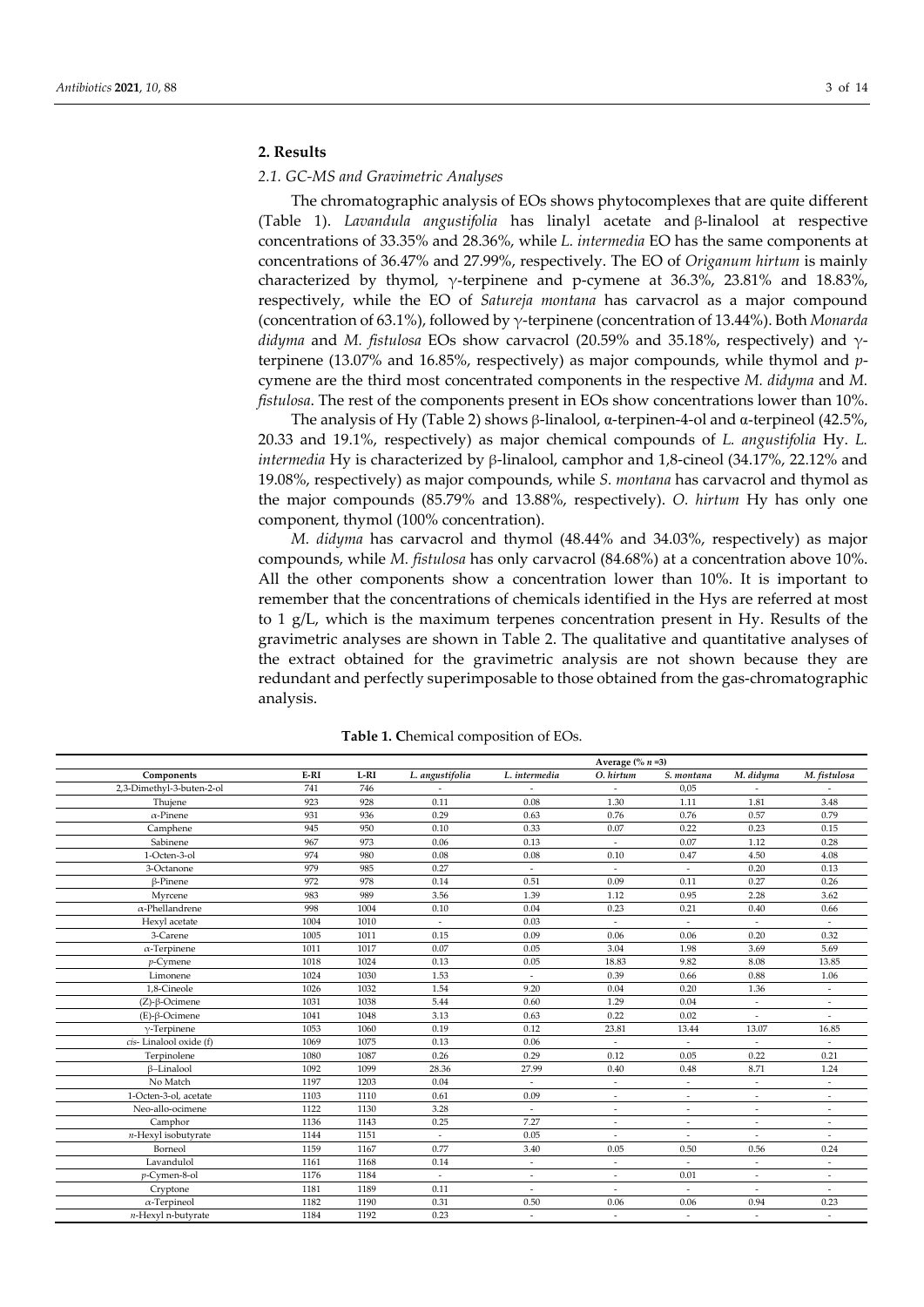| Components<br>cis-Sabinene hydrate<br>Isobornyl formate<br>Thymol methyl ether<br>Pulegone<br>Tymoquinone<br>Geraniol<br>Linalyl acetate<br>Bornyl acetate<br>Lavandulol acetate<br>Thymol<br>Carvacrol<br>L-Terpinen-4-ol<br>δ-Elemene<br>Neryl acetate<br>Carvacrol acetate<br>β-Copaene<br>$\alpha$ -Copaene<br>Geranyl acetate<br><b>B-Bourbonene</b><br>$\beta$ -Elemene<br>Humulene<br>β-Caryophillene<br>$cis$ - $\alpha$ -Bergamotene<br>$trans-\alpha$ -Bergamotene<br>y-Elemene |      |        |                          |                          | Average $(\% n = 3)$     |                          |                          |                          |  |
|-------------------------------------------------------------------------------------------------------------------------------------------------------------------------------------------------------------------------------------------------------------------------------------------------------------------------------------------------------------------------------------------------------------------------------------------------------------------------------------------|------|--------|--------------------------|--------------------------|--------------------------|--------------------------|--------------------------|--------------------------|--|
|                                                                                                                                                                                                                                                                                                                                                                                                                                                                                           | E-RI | $L-RI$ | L. angustifolia          | L. intermedia            | O. hirtum                | S. montana               | M. didyma                | M. fistulosa             |  |
|                                                                                                                                                                                                                                                                                                                                                                                                                                                                                           | 1212 | 1219   | 0.10                     | 0.10                     | $\overline{\phantom{a}}$ | 0.07                     | ٠                        | $\overline{\phantom{a}}$ |  |
|                                                                                                                                                                                                                                                                                                                                                                                                                                                                                           | 1231 | 1239   | 0.03                     | ÷,                       |                          |                          | ٠                        |                          |  |
|                                                                                                                                                                                                                                                                                                                                                                                                                                                                                           | 1226 | 1234   | $\overline{\phantom{a}}$ | $\overline{\phantom{a}}$ | 5.37                     | $\overline{\phantom{a}}$ | 4.47                     | 0.40                     |  |
|                                                                                                                                                                                                                                                                                                                                                                                                                                                                                           | 1226 | 1234   | $\sim$                   | $\overline{a}$           | 4.05                     | $\overline{\phantom{a}}$ | $\overline{\phantom{a}}$ | ٠                        |  |
| Hexyl 3-methylbutyrate                                                                                                                                                                                                                                                                                                                                                                                                                                                                    | 1236 | 1244   | $\sim$                   | 0.07                     | $\overline{\phantom{a}}$ | $\overline{\phantom{a}}$ | ٠                        | ٠                        |  |
| Carvacrol methyl ether                                                                                                                                                                                                                                                                                                                                                                                                                                                                    | 1235 | 1243   | $\overline{\phantom{a}}$ | ٠                        | $\overline{\phantom{a}}$ | $\overline{\phantom{a}}$ | 7.36                     | 6.74                     |  |
|                                                                                                                                                                                                                                                                                                                                                                                                                                                                                           | 1244 | 1252   | $\overline{\phantom{a}}$ | ٠                        | ٠                        | 0.03                     | ÷,                       | ٠                        |  |
|                                                                                                                                                                                                                                                                                                                                                                                                                                                                                           | 1247 | 1255   | $\overline{\phantom{0}}$ | $\overline{a}$           | $\overline{\phantom{a}}$ | $\overline{\phantom{a}}$ | $\overline{\phantom{a}}$ | 0.47                     |  |
|                                                                                                                                                                                                                                                                                                                                                                                                                                                                                           | 1247 | 1255   | 33.35                    | 36.47                    | $\overline{\phantom{a}}$ | $\overline{a}$           | ÷,                       | ٠                        |  |
|                                                                                                                                                                                                                                                                                                                                                                                                                                                                                           | 1275 | 1284   | 0.07                     | L,                       | $\tilde{\phantom{a}}$    | $\overline{\phantom{a}}$ | ÷,                       | $\overline{a}$           |  |
|                                                                                                                                                                                                                                                                                                                                                                                                                                                                                           | 1281 | 1289   | 1.28                     | 2.31                     | ٠                        | $\overline{\phantom{a}}$ | $\overline{\phantom{a}}$ | ٠                        |  |
|                                                                                                                                                                                                                                                                                                                                                                                                                                                                                           | 1282 | 1290   | $\overline{\phantom{a}}$ | $\overline{\phantom{a}}$ | 36.30                    | 1.21                     | 15.40                    | 1.87                     |  |
|                                                                                                                                                                                                                                                                                                                                                                                                                                                                                           | 1292 | 1300   | $\overline{\phantom{a}}$ | $\overline{\phantom{a}}$ | 0.13                     | 63.16                    | 20.59                    | 35.18                    |  |
|                                                                                                                                                                                                                                                                                                                                                                                                                                                                                           | 1295 | 1302   | 5.50                     | 2.93                     | 0.27                     | 0.29                     | $\overline{\phantom{a}}$ | $\overline{\phantom{a}}$ |  |
|                                                                                                                                                                                                                                                                                                                                                                                                                                                                                           | 1328 | 1337   | $\sim$                   | 0.06                     | $\overline{\phantom{a}}$ | 0.06                     | $\overline{\phantom{a}}$ | $\overline{a}$           |  |
|                                                                                                                                                                                                                                                                                                                                                                                                                                                                                           | 1354 | 1362   | 0.46                     | 0.16                     | $\overline{\phantom{a}}$ | $\overline{\phantom{a}}$ | ٠                        |                          |  |
|                                                                                                                                                                                                                                                                                                                                                                                                                                                                                           | 1364 | 1373   | $\overline{a}$           | $\overline{\phantom{a}}$ | $\overline{a}$           | 0.13                     | ٠                        | $\overline{a}$           |  |
|                                                                                                                                                                                                                                                                                                                                                                                                                                                                                           | 1367 | 1376   | 0.04                     | ٠                        | $\tilde{\phantom{a}}$    | 0.04                     | ٠                        | $\overline{a}$           |  |
|                                                                                                                                                                                                                                                                                                                                                                                                                                                                                           | 1367 | 1376   | $\sim$                   | ٠                        | $\tilde{\phantom{a}}$    | 0.05                     | ٠                        | $\overline{a}$           |  |
|                                                                                                                                                                                                                                                                                                                                                                                                                                                                                           | 1371 | 1380   | 0.78                     | 0.30                     | $\overline{\phantom{a}}$ | $\overline{\phantom{a}}$ | $\overline{\phantom{a}}$ | $\overline{\phantom{a}}$ |  |
|                                                                                                                                                                                                                                                                                                                                                                                                                                                                                           | 1375 | 1384   | $\sim$                   | $\overline{\phantom{a}}$ | 0.09                     | 0.04                     | ÷                        | $\overline{a}$           |  |
|                                                                                                                                                                                                                                                                                                                                                                                                                                                                                           | 1381 | 1390   | $\overline{\phantom{a}}$ | $\overline{\phantom{a}}$ | $\overline{\phantom{a}}$ | 0.01                     | ÷,                       |                          |  |
|                                                                                                                                                                                                                                                                                                                                                                                                                                                                                           | 1397 | 1407   | 0.07                     | 0.03                     |                          | 0.03                     | 0.03                     | 0.06                     |  |
|                                                                                                                                                                                                                                                                                                                                                                                                                                                                                           | 1411 | 1420   | 5.75                     | 1.71                     | 0.67                     | 1.53                     | 1.00                     | 1.20                     |  |
|                                                                                                                                                                                                                                                                                                                                                                                                                                                                                           | 1425 | 1430   | 0.22                     | 0.09                     | $\overline{\phantom{a}}$ | $\overline{\phantom{a}}$ | $\overline{\phantom{a}}$ | $\overline{\phantom{a}}$ |  |
|                                                                                                                                                                                                                                                                                                                                                                                                                                                                                           | 1425 | 1434   | 0.05                     | 0.05                     | $\tilde{\phantom{a}}$    | $\overline{\phantom{a}}$ | $\overline{\phantom{a}}$ | ٠                        |  |
|                                                                                                                                                                                                                                                                                                                                                                                                                                                                                           | 1426 | 1436   | $\overline{\phantom{a}}$ | $\overline{\phantom{a}}$ | $\overline{\phantom{a}}$ | 0.09                     | $\overline{\phantom{a}}$ | $\overline{\phantom{a}}$ |  |
| $(Z)$ - $\beta$ -Farnesene                                                                                                                                                                                                                                                                                                                                                                                                                                                                | 1436 | 1446   | 0.21                     | 0.45                     | $\overline{\phantom{a}}$ | $\overline{\phantom{a}}$ | ٠                        | $\overline{\phantom{a}}$ |  |

| Caryophyllene oxide                                                                                                                             | 1570 | 1581 | 0.08 | $\overline{\phantom{a}}$ | 0.07 |  |
|-------------------------------------------------------------------------------------------------------------------------------------------------|------|------|------|--------------------------|------|--|
| Cadinol T                                                                                                                                       | 1629 | 1640 |      | 0.14                     |      |  |
| $\alpha$ -Bisabolol                                                                                                                             | 1671 | 1683 |      | 0.14                     |      |  |
| Note. RI = Retention Indices. SD < 5%, RI-E = RI experimentally determined, RI-L = RI determined through Libraries, N.I.<br>$=$ Not Identified. |      |      |      |                          |      |  |

Geranyl propionate 1467 1477 - 0.24 - - - -

8-Cadinene 1513 1523 0.04 - 0.23 0.07<br>β-Sesquiphellandrene 1513 1524 - 0.07<br>Caryophyllene oxide 1570 1581 0.08 - 0.07

(E)-β-Farnesene 1446 1456 0.07 - - - - -

γ-Muurolene 1466 1476 - 0.04 0.07 - - - Germacrene D 1471 1481 0.21 0.28 - 0.28 - 0.28 - 1471 1481 0.21 0.28 - 1471 1481 0.21 0.28 - 1471 0.28 - 1471 1481 0.28 - 1471 1481 0.28 - 1471 0.28 1471 1481 0.28 1471 1481 0.28 1471 1481 0.28 1471 1481 0.28 1471 1481 148 Zingiberene 1485 1495 - 0.03 - - - β-Bisabolene 1498 1508 - - 0.41 0.88 - - - γ-Cadinene 1503 1513 - 0.30 0.15 0.02 - - δ-Cadinene 1513 1523 0.04 - 0.23 0.07 - - -

**Table 2.** Chemical composition of volatile compounds in hydrolate.

|                               |        |        |                      | Average $(\% )$          |                          |                          |                          |                              |  |  |  |
|-------------------------------|--------|--------|----------------------|--------------------------|--------------------------|--------------------------|--------------------------|------------------------------|--|--|--|
| Components                    | $E-RI$ | $L-RI$ | L. angustifo-<br>lia | L. intermedia            | O. hirtum                | S. montana M. didyma     |                          | M. fistu-<br>losa            |  |  |  |
| 3-Methyl-4-penten-1-ol        | 781    | 786    |                      | 0.11                     | $\overline{\phantom{a}}$ | $\overline{\phantom{a}}$ | $\overline{\phantom{a}}$ | $\overline{\phantom{0}}$     |  |  |  |
| 3-Hexen-1-ol                  | 852    | 857    | 0.10                 | $\overline{\phantom{a}}$ | ٠                        | $\overline{a}$           | 0.03                     | 0.16                         |  |  |  |
| 5,5-Dimethyl-2(5H)-furanone   | 946    | 952    | 0.52                 | ÷.                       | $\overline{\phantom{a}}$ | $\overline{\phantom{a}}$ |                          |                              |  |  |  |
| 1-Octen-3-ol                  | 976    | 980    | L.                   | 0.19                     | $\overline{a}$           | $\overline{a}$           | 6.64                     | 5.59                         |  |  |  |
| 3-Octanone                    | 979    | 985    | $\overline{a}$       | $\overline{a}$           | $\overline{a}$           | $\overline{a}$           | 0.05                     | 0.04                         |  |  |  |
| 1,8-Cineole                   | 1026   | 1032   | 0.90                 | 19.08                    |                          |                          | 0.33                     |                              |  |  |  |
| cis-Linalool oxide(f)         | 1069   | 1075   | 0.78                 | 0.76                     |                          |                          | $\overline{\phantom{a}}$ | ۰                            |  |  |  |
| trans-Linalool oxide(f)       | 1077   | 1083   | 2.40                 | ÷                        | ٠                        | $\overline{a}$           | $\overline{a}$           |                              |  |  |  |
| β-Linalool                    | 1092   | 1099   | 42.15                | 34.17                    |                          |                          | 6.94                     | 0.63                         |  |  |  |
| Camphor                       | 1136   | 1143   | 0.32                 | 22.12                    | $\overline{\phantom{m}}$ | $\overline{\phantom{m}}$ | $\overline{\phantom{a}}$ | $\qquad \qquad \blacksquare$ |  |  |  |
| Eucarvone                     | 1142   | 1150   | 0.15                 | $\overline{\phantom{a}}$ | ۰                        | ٠                        | ٠                        | $\overline{\phantom{0}}$     |  |  |  |
| Sabina ketone                 | 1148   | 1156   | 0.14                 | $\overline{\phantom{a}}$ | $\overline{\phantom{a}}$ | ٠                        | $\overline{\phantom{0}}$ | $\overline{\phantom{0}}$     |  |  |  |
| Isopulegol                    | 1152   | 1159   | 1.42                 | $\overline{\phantom{a}}$ | $\overline{\phantom{a}}$ | ٠                        | $\overline{\phantom{a}}$ | $\overline{\phantom{0}}$     |  |  |  |
| Borneol                       | 1159   | 1166   | 2.50                 | 3.17                     | $\overline{\phantom{a}}$ | $\overline{\phantom{a}}$ | 0.77                     | 0.22                         |  |  |  |
| $\alpha$ -Terpineol           | 1182   | 1190   | 19.01                | 5.20                     | $\overline{\phantom{a}}$ | ÷.                       | 1.56                     | 0.30                         |  |  |  |
| Verbenone                     | 1198   | 1206   | ÷,                   | ÷                        | $\overline{\phantom{a}}$ | 0.05                     | ä,                       | $\overline{\phantom{0}}$     |  |  |  |
| Not identified                | 1209   | 1215   | 0.42                 | 0.15                     | $\overline{\phantom{a}}$ | $\overline{\phantom{a}}$ | ٠                        | ٠                            |  |  |  |
| Cumin aldehyde                | 1230   | 1238   | 0.07                 | $\overline{a}$           | $\overline{a}$           | $\overline{a}$           | $\overline{a}$           | $\overline{a}$               |  |  |  |
| 6,7-Dihydro-7-hydroxylinalool | 1229   | 1237   | 3.58                 | 1.17                     | ٠                        | ٠                        | ٠                        | $\overline{\phantom{0}}$     |  |  |  |
| 2-Hydroxycineol               | 1239   | 1247   |                      | 0.26                     |                          |                          | ٠                        |                              |  |  |  |
| Geraniol                      | 1247   | 1255   | 0.77                 | 0.07                     |                          |                          |                          | 0.61                         |  |  |  |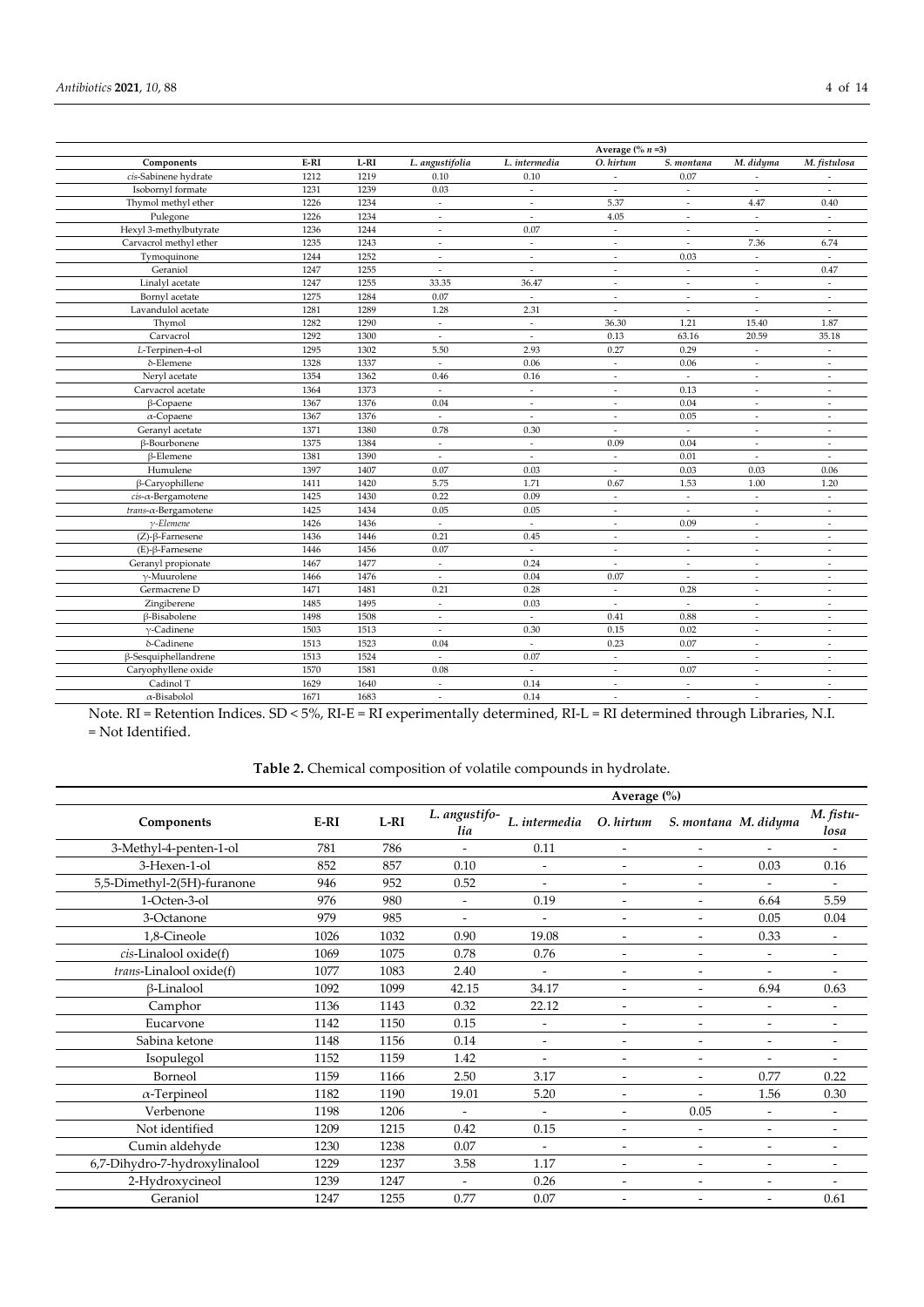|                                   |      |      |                      |                          | Average $(\% )$          |                          |                          |                          |
|-----------------------------------|------|------|----------------------|--------------------------|--------------------------|--------------------------|--------------------------|--------------------------|
| Components                        | E-RI | L-RI | L. angustifo-<br>lia | L. intermedia            | O. hirtum                | S. montana M. didyma     |                          | M. fistu-<br>losa        |
| Thymol                            | 1282 | 1290 |                      | $\overline{\phantom{a}}$ | 100                      | 13.88                    | 34.03                    | 6.66                     |
| Cumin alcohol                     | 1282 | 1290 | 0.18                 |                          | $\overline{\phantom{a}}$ | ۰                        | $\overline{\phantom{a}}$ | $\overline{\phantom{a}}$ |
| Not identified                    | 1287 | n.d. | 0.52                 |                          | $\overline{\phantom{0}}$ |                          |                          |                          |
| Carvacrol                         | 1292 | 1300 | $\overline{a}$       | $\overline{\phantom{0}}$ | ٠                        | 85.79                    | 48.44                    | 84.68                    |
| L-Terpinen-4-ol                   | 1295 | 1302 | 20.23                | 7.63                     | $\overline{\phantom{a}}$ | $\overline{\phantom{m}}$ | 1.22                     | 1.11                     |
| Not identified                    | 1406 | n.d. |                      | 1.16                     | $\overline{\phantom{a}}$ | ٠                        | ۰                        |                          |
| Not identified                    | 1493 | n.d. | 2.99                 | $\overline{\phantom{a}}$ | $\overline{\phantom{a}}$ | $\overline{\phantom{a}}$ |                          |                          |
| Cadinol T                         | 1629 | 1640 |                      | 0.63                     | $\overline{\phantom{a}}$ | ٠                        | $\overline{\phantom{m}}$ | -                        |
| $\alpha$ -Cadinol                 | 1641 | 1652 |                      | 0.16                     | ٠                        |                          |                          |                          |
| $\alpha$ -Bisabolol               | 1671 | 1682 |                      | 0.77                     | $\overline{\phantom{a}}$ | ۰                        | $\overline{\phantom{m}}$ | ۰                        |
| Palmitic acid, ethyl ester        | 1981 | 1993 | 0.10                 | 0.79                     | $\overline{\phantom{a}}$ | 0.06                     | -                        |                          |
| Stearic acid, ethyl ester         | 2183 | 2196 | 0.05                 | 0.65                     | $\overline{\phantom{a}}$ | ٠                        | $\overline{\phantom{m}}$ |                          |
| Squalene                          | 2776 | 2790 | 0.03                 | 1.44                     | $\overline{\phantom{a}}$ | 0.21                     | $\overline{\phantom{0}}$ |                          |
| Gravimetric analysis <sup>a</sup> |      |      | 0.09                 | 0.05                     | 0.04                     | 0.06                     | 0.03                     | 0.04                     |

Note. RI = Retention indices. <sup>a</sup>Values are expressed as % (*w*/*w*). SD < 5%, RI-E = RI experimentally determined, RI-L = RI determined through Libraries, N.I. = Not Identified.

## *2.2. Broth Microdilution Susceptibility Test*

Table 3 shows the Minimum Inhibitory Concentration (MIC) and Minimum Lethal Concentration (MLC) of the tested EOs. The table also displays the values of Inhibition Rate or Lethal Rate of 90% (IR90 and LR90, respectively) of strains. The EOs of *S. montana* and *O. hirtum* are the most active, showing IR90 values of 0.25% and 1 % *v*/*v*, respectively, and LR90 values of 0.25% *v*/*v* and 1% *v*/*v*, respectively. All the other EOs have IR90 and LR90 values greater than or equal to 2% *v*/*v*, except *M. didyma* EO showing IR90 and LR90 values equal to 1% *v*/*v* and > 2% *v*/*v*, respectively. Specifically, while the EO of *S. montana* acts in equal measure on all three microbial types (bacteria, yeasts, and dermatophytes), the EO of *O. hirtum* acts primarily on bacteria and yeasts, while that of *M. fistulosa* on dermatophytes.

As shown in Table 4, values obtained from the analysis of the antimicrobial effectiveness of the Hys indicate the Hys of *O. hirtum* and *M. didyma* (IR90 value 50% *v*/*v*) as more active than the others against bacteria, yeast and dermatophytes. However, it was not possible to study Hys concentrations greater than 50% *v*/*v*, as this would have introduced a significant methodological bias by reducing the amount of nutrient broth necessary for microbial growth.

In particular, the *O. hirtum* Hy at a concentration of 50% *v*/*v* is the only one that can inhibit all bacteria growth but is unable to exert cytocidal effect at the same concentration, while fungi (yeast and dermatophytes) show greater sensitivity to Hys (Table 3). Specifically, the Hys of *S. montana*, *O. hirtum* and *M. didyma* have inhibitory and cytocidal effect against most dermatophytes at a concentration equal to 50% *v*/*v*, and only *M. fistulosa* is able to inhibit all strains at a concentration of 25% *v*/*v,* but it is not capable of having cytocidal effects for values <50% *v*/*v*.

|          |                         |     | EOs $\left(\frac{\%}{\varepsilon v}\right)v$ |     |                |             |            |             |             |      |            |                |                |
|----------|-------------------------|-----|----------------------------------------------|-----|----------------|-------------|------------|-------------|-------------|------|------------|----------------|----------------|
|          | <b>Clinical Strains</b> |     | LA                                           |     | LI             |             | <b>OH</b>  |             | <b>SM</b>   | MD   |            | MF             |                |
| D        | Bacteria                | MIC | <b>MLC</b>                                   | MIC | <b>MLC</b>     | MIC         | <b>MLC</b> | MIC         | <b>MLC</b>  | MIC  | <b>MLC</b> | MIC            | <b>MLC</b>     |
| 0.1SA(R) | S. aureus MRSA          | >2  | >2                                           |     | >2             | $\leq 0.06$ | < 0.06     | $\leq 0.06$ | $\leq 0.06$ |      |            | 0.5            | л.             |
| 0.2SP    | S. pyogenes             | >2  | >2                                           |     |                | 0.125       | 0.125      | 0.125       | 0.125       | 0.25 | 0.5        | $\overline{2}$ |                |
| 0.3EF(R) | E. faecalis VRE         | >2  | >2                                           |     | $\overline{2}$ | 0.125       | 0.125      | 0.125       | 0.125       | 0.25 | 0.5        | $\overline{2}$ | 2              |
| 0.4EF    | E. faecium              | >2  | >2                                           | ◠   | ◠              | 0.125       | 0.125      | 0.125       | 0.125       | 0.5  | 0.5        | $\overline{2}$ |                |
| 0.5SA    | S. aureus MSSA          | >2  | >2                                           |     | >2             | 0.125       | 0.25       | 0.125       | 0.125       | 0.5  |            | 2              | $\overline{2}$ |
| 0.6EF    | E. faecalis             | >2  | >2                                           | ◠   | ∍              | $\leq 0.06$ | 0.25       | $\leq 0.06$ | 0.125       | 0.25 | >2         | $\overline{2}$ | 2              |
|          | Yeasts                  | MIC | <b>MLC</b>                                   | MIC | <b>MLC</b>     | MIC         | MLC        | MIC         | <b>MLC</b>  | MIC  | <b>MLC</b> | MIC            | <b>MLC</b>     |
| 3.1CA    | C. albicans             | >2  | >2                                           |     | >2             | 0.25        | 0.25       | 0.25        | 0.25        | 0.25 | 0.25       |                | 2              |
| 0.1CP(R) | C. parapsilosis         | >2  | >2                                           | ∍   | >2             | 0.25        | 0.5        | 0.25        | 0.25        | 0.5  | 0.5        |                | $\mathcal{D}$  |

**Table 3.** Inhibitory and lethal activities of EOs**.**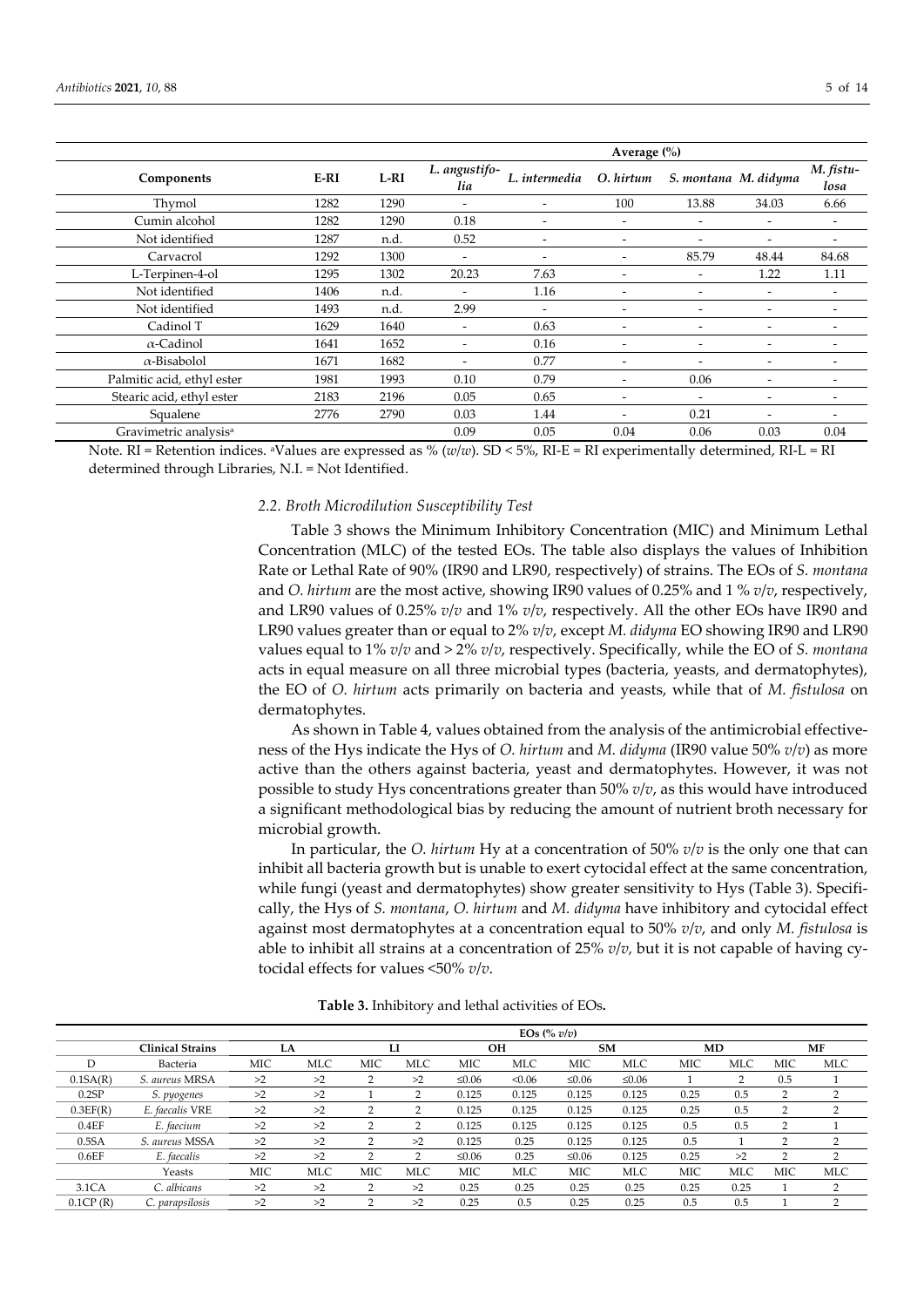| 0.2CG(R)          | C. glabrata      | >2    | >2   |       | >2         | 0.25       | 0.25       | 0.25  | 0.25  | 0.25 | 0.25       |       |      |
|-------------------|------------------|-------|------|-------|------------|------------|------------|-------|-------|------|------------|-------|------|
| 0.3CT(R)          | C. tropicalis    | >2    | >2   |       | >2         | 0.25       | 0.5        | 0.25  | 0.25  | 0.25 | 0.5        |       |      |
|                   | Dermatophytes    | MIC   | MLC  | MIC   | <b>MLC</b> | <b>MIC</b> | <b>MLC</b> | MIC   | MLC   | MIC  | <b>MLC</b> | MIC   | MLC  |
| 0.1T <sub>S</sub> | T. soudanense    |       |      |       |            |            |            | 0.125 | 0.125 | 0.5  | 0.5        | 0.5   | 0.5  |
| 0.2TS             | T. tonsurans     |       | >2   |       |            | 0.5        | 0.5        | 0.125 | 0.125 | 0.25 | 0.5        | 0.25  | 0.25 |
| 0.3T <sub>S</sub> | T. rubrum        |       |      |       |            |            |            | 0.25  | 0.25  |      |            | 0.5   | 0.5  |
| 0.4T <sub>S</sub> | T. violaceum     | 0.125 | 0.06 | 0.125 | 0.06       | 0.125      | 0.06       | 0.125 | 0.125 | 0.25 | 0.125      | 0.125 | 0.06 |
| 0.5T <sub>S</sub> | M. canis         | >0.5  | >2   | 0.25  | 0.25       |            |            | 0.25  | 0.25  |      | $\sim$     | 0.5   | 0.5  |
|                   | <b>IR90/LR90</b> | >2    | >2   |       | >2         |            |            | 0.25  | 0.25  |      |            | n     |      |
|                   | <b>IR50/LR50</b> | >2    | >2   |       |            | 0.25       | 0.25       | 0.125 | 0.125 | 0.25 | 0.5        |       |      |

Note. D = Designation, IR90= Inhibition Rate of 90% of strains, LR90 = Lethal Rate of 90% of strains, IR50 = Inhibition Rate of 50% of strains, LR50 = Lethal Rate of 50% of strains, LA = *Lavandula angustifolia,* LI=*Lavandula intermedia,* OH = *Origanum hirtum,* SM = *Satureja montana,* MD = *Monarda didyma,* MF = *Monarda fistulosa.*

|                          |                         |       | Hys $(\% v/v)$ |       |              |            |            |     |            |      |            |         |            |
|--------------------------|-------------------------|-------|----------------|-------|--------------|------------|------------|-----|------------|------|------------|---------|------------|
|                          | <b>Clinical Strains</b> |       | LA             |       | $\mathbf{L}$ |            | <b>OH</b>  |     | <b>SM</b>  |      | <b>MD</b>  |         | <b>MF</b>  |
| D                        | Bacteria                | MIC   | MLC            | MIC   | <b>MLC</b>   | <b>MIC</b> | <b>MLC</b> | MIC | <b>MLC</b> | MIC  | <b>MLC</b> | MIC     | <b>MLC</b> |
|                          | 0.1SA(R) S. aureus MRSA | >50   | $>50$          | >50   | >50          | 6.25       | 50         | >50 | >50        | >50  | $>50$      | >50     | >50        |
| 0.2SP                    | S. pyogenes             | >50   | $>50$          | >50   | >50          | 50         | >50        | >50 | >50        | 50   | >50        | >50     | >50        |
| 0.3EF(R)                 | E. faecalis VRE         | >50   | >50            | >50   | >50          | 50         | >50        | >50 | >50        | 50   | >50        | >50     | >50        |
| 0.4EF                    | E. faecium              | $>50$ | $>50$          | >50   | >50          | 50         | 50         | >50 | >50        | >50  | >50        | $>50$   | $>50$      |
| 0.5SA                    | S. aureus MSSA          | >50   | >50            | >50   | >50          | 50         | >50        | >50 | >50        | 50   | >50        | >50     | >50        |
| 0.6EF                    | E. faecalis             | >50   | >50            | >50   | >50          | 50         | >50        | >50 | >50        | 50   | >50        | >50     | >50        |
|                          | Yeasts                  | МIС   | MLC            | MIC   | MLC          | MIC        | MLC        | MIC | MLC        | MIC  | <b>MLC</b> | MIC     | MLC        |
| 3.1CA                    | C. albicans             | $>50$ | $>50$          | $>50$ | >50          | 50         | 50         | 50  | 50         | 50   | 50         | 25      | 50         |
| 0.1CP<br>(R)             | C. parapsilosis         | $>50$ | $>50$          | $>50$ | >50          | 50         | $>50$      | 50  | $>50$      | 50   | 50         | 25      | 50         |
| 0.2 <sub>CG</sub><br>(R) | C. glabrata             | $>50$ | $>50$          | $>50$ | $>50$        | 50         | 50         | 50  | 50         | 50   | $>50$      | 25      | 50         |
| 0.2CT<br>(R)             | C. tropicalis           | $>50$ | $>50$          | $>50$ | $>50$        | 50         | 50         | 50  | 50         | 50   | 50         | 25      | 50         |
|                          | Dermatophytes           | MIC   | MLC            | MIC   | MLC          | MIC        | <b>MLC</b> | MIC | MLC        | MIC  | <b>MLC</b> | MIC     | <b>MLC</b> |
| 0.1TS                    | T. soudanense           | 50    | $>50$          | 50    | >50          | 50         | 50         | 50  | 50         | 25   | 50         | 25      | 50         |
| 0.2TS                    | T. tonsurans            | 50    | $>50$          | 50    | $>50$        | 25         | 50         | 50  | 50         | 25   | 50         | 25      | >50        |
| 0.3TS                    | T. rubrum               | >50   | $>50$          | >50   | >50          | 50         | 50         | 50  | 50         | 50   | 50         | 25      | 25         |
| 0.4T <sub>S</sub>        | T. violaceum            | 50    | 50             | 12.5  | 25           | 6.25       | 12.5       | 25  | 25         | 12.5 | 12.5       | $≤6.25$ | 6.25       |
| 0.5T <sub>S</sub>        | M. canis                | >50   | >50            | >50   | >50          | 50         | 50         | 50  | 50         | 50   | 50         | 25      | 25         |
|                          | IR90/LR90               | >50   | >50            | >50   | >50          | 50         | >50        | >50 | >50        | >50  | >50        | >50     | >50        |
|                          | <b>IR50/LR50</b>        | >50   | $>50$          | >50   | >50          | 50         | 50         | 50  | 50         | 50   | 50         | 25      | 50         |

**Table 4.** Inhibitory and lethal activities of Hys**.**

Note: D = Designation, IR90 = Inhibition Rate of 90% of strains, LR90 = Lethal Rate of 90% of strains, IR50 = Inhibition Rate of 50% of strains, LR50 = Lethal Rate of 50% of strains, LA = *Lavandula angustifolia,* LI = *Lavandula intermedia,* OH = *Origanum hirtum,* SM = *Satureja montana,* MD = *Monarda didyma,* MF = *Monarda fistulosa.*

#### *2.3. Comparison Between EOs and Hys*

Table 5 shows the values of the peaks' total areas of the chemicals of both EOs (EOTA) and Hys (HYTA), the volatiles' Conversion Factor (CF) obtained as EOTA/ HYTA, and the value of the IR50 $_{\rm Hy}/\rm CF$  ratio. This last parameter indicates the value that the IR50 $_{\rm Hy}$ would have if the Hy were concentrated as the EO. As shown in Table 5, the value of the  $IR50<sub>Hy</sub>/CF$  ratio is lower than that of  $IR50<sub>EO</sub>$  for all the EOs.

This means that, to have the same antimicrobial activity in the EO, a relative concentration of volatiles between 1.11 (*S. montana*) and 71.43 (*M. fistulosa*) times as high as that contained in the Hy is required.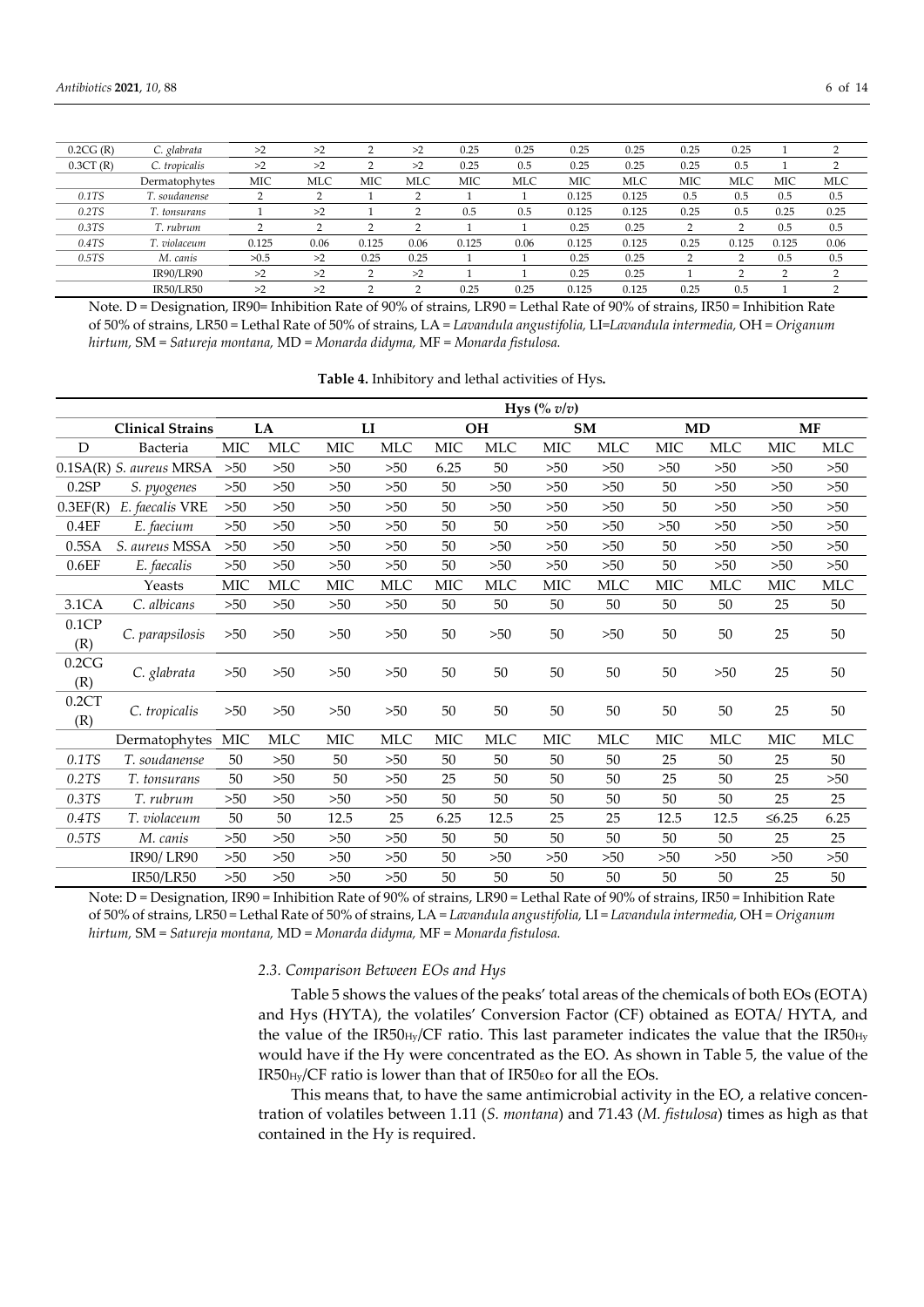|                                   | <b>Total Area</b>     |                       |                       |                       |  |  |  |  |  |  |
|-----------------------------------|-----------------------|-----------------------|-----------------------|-----------------------|--|--|--|--|--|--|
| <b>Heading</b>                    | O. hirtum             | S. montana            | M. didyma             | M. fistulosa          |  |  |  |  |  |  |
| <b>EOTA</b>                       | $2.23 \times 10^{13}$ | $7.13 \times 10^{13}$ | $8.21 \times 10^{11}$ | $7.53 \times 10^{11}$ |  |  |  |  |  |  |
| <b>HYTA</b>                       | $2.03 \times 10^{10}$ | $1.61 \times 10^{11}$ | $5.03 \times 10^8$    | $4.25 \times 10^8$    |  |  |  |  |  |  |
| <b>CF</b>                         | $1.13 \times 10^{3}$  | $4.42 \times 10^{2}$  | $1.63 \times 10^{3}$  | $1.77 \times 10^{3}$  |  |  |  |  |  |  |
| IR50 <sub>Hy</sub> /CF $(\% v/v)$ | 0.044                 | 0.113                 | 0.031                 | 0.014                 |  |  |  |  |  |  |
| IR50 <sub>EO</sub> (% $v/v$ )     | 0.25                  | 0.125                 | 0.25                  |                       |  |  |  |  |  |  |
| IR50 $_{EO}$ /(IR50 $_{HV}$ /CF)  | 5.68                  | 1.11                  | 8.33                  | 71.43                 |  |  |  |  |  |  |

**Table 5.** Volatile concentrations in EOs and HYs, their relationships, and IR50 comparison at equivalent volatile concentrations.

Note: EOTA = Essential Oil Total volatiles Area, HYTA = Hydrolate Total volatiles Area, CF= volatiles' Conversion Factor.

The same difference is evidenced in the activity of EO and Hy against each microbial strain. Table 6 shows the concentration of EOs and Hys necessary to obtain the Inhibitory concentration of the 50% (IC50) of the initial inoculum, and the IC50 $_{\text{Hy}}$ /CF ratio that is the IC50Hy value normalized according to the volatiles' concentration. IC50 values were obtained, starting from the inhibition curve calculated using OD450 values obtained from the micro-broth dilution test. In Table 6, values of dermatophytes are not reported. In fact, due to the inhomogeneity of their growth, they were only evaluated by visual reading, as specified in "Material and Methods section". Additionally, in this case, the visual exam points out that IC50<sub>Hy</sub>/CF ratios are significantly lower than the respective IC50EO values.

More generally, the average values of  $IC50<sub>Hy</sub>/CF$  and  $IC50<sub>EO</sub>$  calculated on four bacterial strains (excluding 01SA(R) and 0.6EF strains) and four yeasts, indicate that the two distillation products (EO and Hy) from *S. montana* show the smallest differences in terms of effectiveness related to volatiles concentrations: in the average of the eight cases, an amount of the EO 8.2 times as concentrated as that of the Hy is needed to attain the same inhibition of microbial growth. However, products obtained from the *O. hirtum* and *Monarda* genus illustrate the greatest difference in terms of the biological activity related to the volatiles' concentration. In fact, a quantity of *O. hirtum*, *M. didyma* and *M. fistulosa* EOs, respectively, 5.7, 16 and 42.3 times as concentrated as the corresponding Hys is necessary. In this respect, the IC50 comparison between EOs and Hys outlines the same ranking as the IR50 comparison between EOs and Hys (Table 5), strengthening the differences in efficacy between the two distillation products.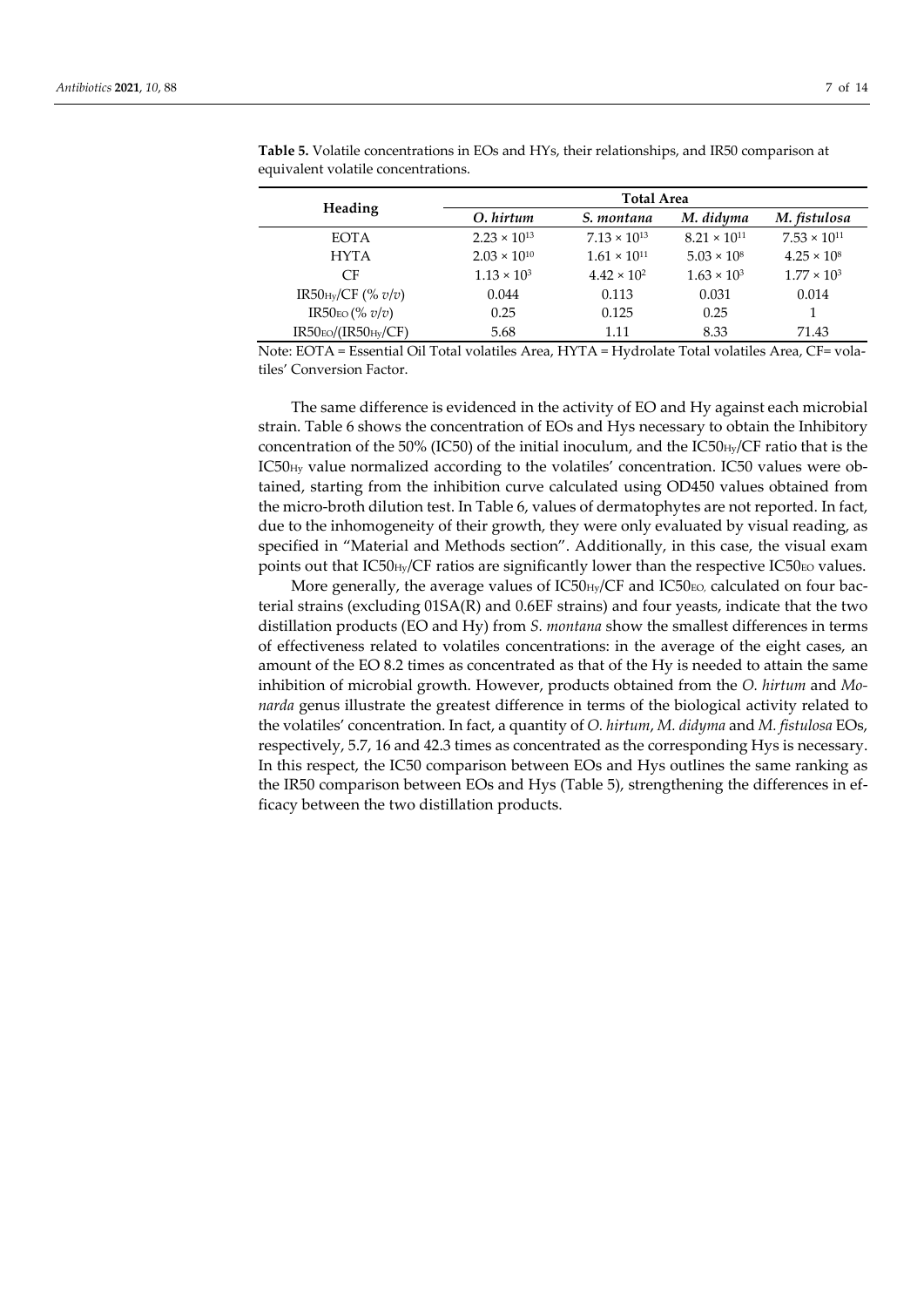|          |                            |                                                                                                                                                               | $\%$ v/v               |                    |                                                                                                                                     |                        |                                |                                  |                        |                    |                                    |                        |                    |
|----------|----------------------------|---------------------------------------------------------------------------------------------------------------------------------------------------------------|------------------------|--------------------|-------------------------------------------------------------------------------------------------------------------------------------|------------------------|--------------------------------|----------------------------------|------------------------|--------------------|------------------------------------|------------------------|--------------------|
|          | Clinical<br><b>Strains</b> |                                                                                                                                                               | <b>OH</b>              |                    |                                                                                                                                     | <b>SM</b>              |                                |                                  | MD                     |                    |                                    | MF                     |                    |
| D        | <b>Bacteria</b>            | IC50 <sub>Hy</sub>                                                                                                                                            | IC50 <sub>Hy</sub> /CF | IC50 <sub>EO</sub> | IC50 <sub>Hy</sub>                                                                                                                  | IC50 <sub>Hy</sub> /CF | IC50 <sub>EO</sub>             | IC50 <sub>Hy</sub>               | IC50 <sub>Hy</sub> /CF | IC50 <sub>EO</sub> | IC50 <sub>Hy</sub>                 | IC50 <sub>Hy</sub> /CF | IC50 <sub>EO</sub> |
| 0.1SA(R) | S. aureus<br><b>MRSA</b>   | $1.94 \pm 3.92$                                                                                                                                               | $0.00 \pm 0.00$        | n.c.               | $24.41 \pm 2.60$ $0.06 \pm 0.00$                                                                                                    |                        | n.c.                           | $52.77 \pm 6.36$ $0.03 \pm 0.00$ |                        | $1.17 \pm$<br>0.71 | $119.03 \pm 17.50$ $0.06 \pm 0.01$ |                        | $0.33 \pm 0.04$    |
| 0.2SP    |                            | S. pyogenes $31.23 \pm 20.32$ $0.03 \pm 0.02$ $0.14 \pm 0.02$ $33.10 \pm 1.80$ $0.07 \pm 0.00$ $0.30 \pm 0.17$ $28.87 \pm 2.78$ $0.02 \pm 0.00$               |                        |                    |                                                                                                                                     |                        |                                |                                  |                        | $0.36 \pm$<br>0.05 | $102.82 \pm 54.31$ $0.06 \pm 0.03$ |                        | $0.84 \pm 0.01$    |
| 0.3EF(R) | E. faecalis<br><b>VRE</b>  |                                                                                                                                                               |                        |                    | $25.05 \pm 9.28$ 0.02 $\pm$ 0.00 0.01 $\pm$ 0.02 38.27 $\pm$ 20.00 0.09 $\pm$ 0.04 0.10 $\pm$ 0.01 22.82 $\pm$ 0.22                 |                        |                                |                                  | $0.01 \pm 0.00$        | $0.18 \pm$<br>0.02 | $59.76 \pm 10.71$ $0.03 \pm 0.01$  |                        | $0.88 \pm 0.01$    |
| 0.4EF    | E. faecium                 |                                                                                                                                                               |                        |                    | $21.67 \pm 0.77$ $0.02 \pm 0.00$ $0.04 \pm 0.03$ $28.66 \pm 3.12$ $0.07 \pm 0.00$ $0.07 \pm 0.01$ $35.28 \pm 10.40$                 |                        |                                |                                  | $0.02 \pm 0.01$        | $0.41 \pm$<br>0.04 | $40.88 \pm 20.10$ $0.02 \pm 0.01$  |                        | $0.41 \pm 0.03$    |
| 0.5SA    | S. aureus<br><b>MSSA</b>   | $24.95 \pm 10.50$ $0.02 \pm 0.00$ $0.12 \pm 0.02$ $29.78 \pm 6.84$ $0.07 \pm 0.01$ $0.10 \pm 0.02$ $18.79 \pm 0.26$                                           |                        |                    |                                                                                                                                     |                        |                                |                                  | $0.01 \pm 0.00$        | $0.45 \pm$<br>0.00 | $32.16 \pm 14.41$ $0.02 \pm 0.01$  |                        | $0.58 \pm 0.03$    |
| 0.6EF    | E. faecalis                | $29.74 \pm 3.98$ $0.03 \pm 0.00$                                                                                                                              |                        | n.c.               | $68.10 \pm 22.00$ $0.15 \pm 0.05$                                                                                                   |                        | n.c.                           | $17.35 \pm 0.01$                 | $0.01 \pm 0.00$        | $0.21 \pm$<br>0.01 | $22.38 \pm 7.69$                   | $0.01 \pm 0.00$        | $0.79 \pm 0.03$    |
|          | Yeast                      | IC50 <sub>Hy</sub>                                                                                                                                            | IC50 <sub>Hy</sub> /CF | IC50 <sub>EO</sub> | IC50 <sub>Hy</sub>                                                                                                                  | IC50 <sub>Hy</sub> /CF | IC <sub>50</sub> <sub>EO</sub> | IC50 <sub>Hy</sub>               | IC50 <sub>Hy</sub> /CF | IC50 <sub>EO</sub> | IC50 <sub>Hy</sub>                 | IC50 <sub>Hy</sub> /CF | IC50 <sub>EO</sub> |
| 3.1CA    | C. albicans                |                                                                                                                                                               |                        |                    | $11.60 \pm 0.32$ $0.01 \pm 0.00$ $0.15 \pm 0.04$ $25.29 \pm 4.57$ $0.06 \pm 0.01$ $0.19 \pm 0.01$ $27.57 \pm 17.16$ $0.02 \pm 0.01$ |                        |                                |                                  |                        | $0.01 \pm$<br>0.05 | $11.29 \pm 5.04$ $0.01 \pm 0.00$   |                        | $0.49 \pm 0.04$    |
|          |                            | 0.1 CP (R) C. parapsilosis $20.75 \pm 3.63$ 0.02 $\pm$ 0.00 0.16 $\pm$ 0.04 26.08 $\pm$ 1.86 0.06 $\pm$ 0.00 0.15 $\pm$ 0.01 20.78 $\pm$ 1.10 0.01 $\pm$ 0.00 |                        |                    |                                                                                                                                     |                        |                                |                                  |                        | $0.13 \pm$<br>0.07 | $13.70 \pm 0.24$ $0.01 \pm 0.00$   |                        | $0.53 \pm 0.04$    |
|          |                            | $0.2CG$ (R) C. glabrata $27.53 \pm 1.36$ $0.02 \pm 0.00$ $0.22 \pm 0.00$ $27.59 \pm 0.92$ $0.06 \pm 0.00$ $0.19 \pm 0.01$ $28.92 \pm 1.31$ $0.02 \pm 0.00$    |                        |                    |                                                                                                                                     |                        |                                |                                  |                        | $0.29 \pm$<br>0.00 | $16.41 \pm 0.03$                   | $0.01 \pm 0.00$        | $0.62 \pm 0.11$    |
|          |                            | $0.3CT$ (R) C. tropicalis $28.79 \pm 2.24$ $0.03 \pm 0.00$ $0.11 \pm 0.03$ $24.33 \pm 0.72$ $0.05 \pm 0.01$ $0.18 \pm 0.12$ $27.86 \pm 3.87$ $0.02 \pm 0.00$  |                        |                    |                                                                                                                                     |                        |                                |                                  |                        | $0.16 \pm$<br>0.01 | $15.14 \pm 1.10$                   | $0.01 \pm 0.00$        | $0.38 \pm 0.06$    |

**Table 6.** Comparison of the IC50 values of each Hy vs. the corresponding EO.

Note. n.c. = This value cannot be calculated because the corresponding MIC value is lower than the minimum dilution tested. IC50 = Inhibitory Concentration of the 50% of initial inoculum, CF = volatiles' Conversion Factor, OH = *Origanum hirtum,* SM = *Satureja montana,* MD = *Monarda didyma,* MF = *Monarda fistulosa.*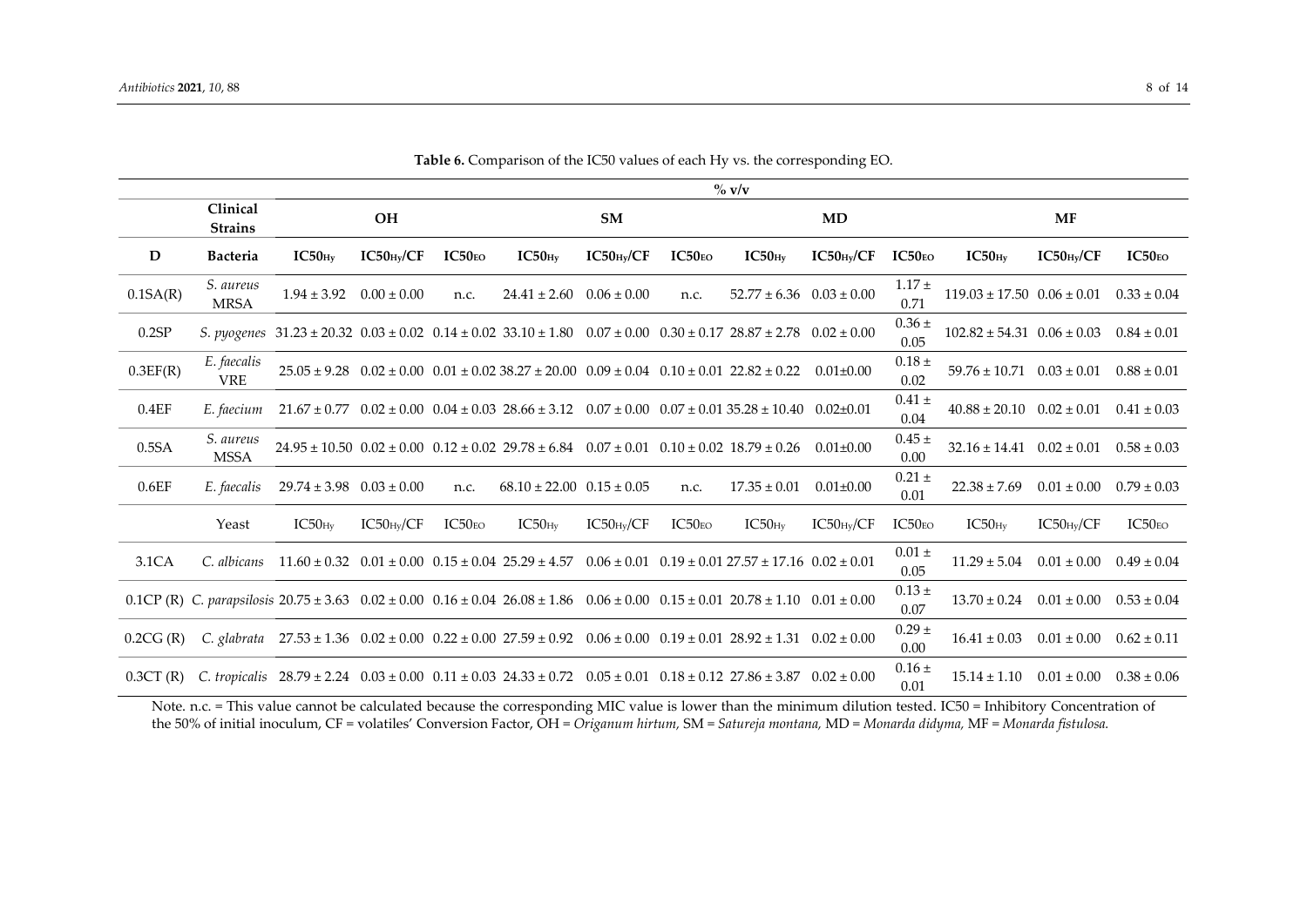## **3. Discussion**

For more than half a century, humans have relied primarily on antibiotics and vaccines to treat and prevent microbial infections. In recent decades, despite the great progress in the medical and pharmaceutical fields, the traditional treatment of infectious diseases is often ineffective due to the increased resistance of microbial strains to antibiotics. To date, one fifth of global deaths is due to infectious diseases [17], as the uncontrolled use of antibiotics in the clinical, veterinary, and agricultural fields has led to the spread of multidrug-resistant microbial strains. While the pharmaceutical industry has addressed this problem by modifying existing antibiotics and developing new ones, microbial strains respond to the pharmaceutical industry by inactivating these new strategies with the development of antibiotic resistance. This scenario clearly highlights the need for new antimicrobial agents with different modes of action than those of traditional antibiotics.

Natural products are among the most promising candidates because they have low toxicity, low environmental impact, and a broad spectrum of action when compared to synthetic antimicrobial substances.

Many studies have shown the antimicrobial activity of various EOs [18,19] also regarding muti-drug resistant bacteria and fungi, due to a broad spectrum of cytocidal activity [20,21]. For example, the EO of *S. montana,* in addition to anti-oxidant activity, proved effective against bacteria and dermatophytes; especially *T. violaceum*, *T. rubrum*, *T. tonsurans*, *T. mentagrophytes* and *P. oryzae* [22,23], while the EO obtained from *O. hirtum* showed antimicrobial activity against both Gram+ and Gram- strains [24,25]. The EOs belonging to the *Lavandula* genus, in addition to having an antimicrobial activity against a broad spectrum of microorganisms [26–28], show sedative properties on the central nervous system, as well as anti-inflammatory and re-epithelializing properties [29–31]. Furthermore, EOs and Hys derived from non-native plants belonging to the *Monarda* genus grown in Italy, have shown interesting antimicrobial activities towards Gram+, Gramyeasts and environmental fungi [32–34].

The effectiveness of active ingredients was also studied. β-Linalool is a non-toxic alcohol most common in nature. It is present in the phytocomplexes of lavender EOs but also of many other EOs. In the EO of *Cinnamomum camphora* (Ho wood) it can reach concentrations higher than 90%. Literature data show its comprehensive range of bioactive properties including antimicrobial activity [35]. The main component of both EO and Hy of *O. hirtum* is the thymol, a phenol monoterpene isomer of carvacrol, particularly present in EOs obtained from species belonging to the *Thymus* genus. This natural compound has an antimicrobial spectrum wider than that of β-linalool, including Gram-positive, Gramnegative bacteria (especially pathogens of the airways), and fungi. Finally, it shows the ability to interfere with the fungal transformation process from the cellular form to the hyphal form [36]. The antimicrobial activity of carvacrol, main component of both *S. montana* and *Monarda* spp. natural products, is higher than that of the other volatile compounds due to the free hydroxyl group, hydrophobicity, and the phenol moiety. In particular, it shows a great activity against Gram- food-borne pathogens [37].

Among the main active compounds analyzed, it is possible to identify an activity gradient (linalool < thymol < carvacrol). This gradient is consistent with the data of antimicrobial efficacy actually observed, as the least active natural compounds are those obtained from the *Lavandula* genus, while the others show stronger antimicrobial activities.

Moreover, several EOs have been shown to interfere with the ability of microorganisms to form biofilm, which is often linked to chronic, difficult-to-treat infections such as skin and wound infections [38,39]. *S. montana* EO was shown to be able to inhibit biofilm formation and interfere with preformed biofilms of Gram+ bacteria, including *S. aureus* [23].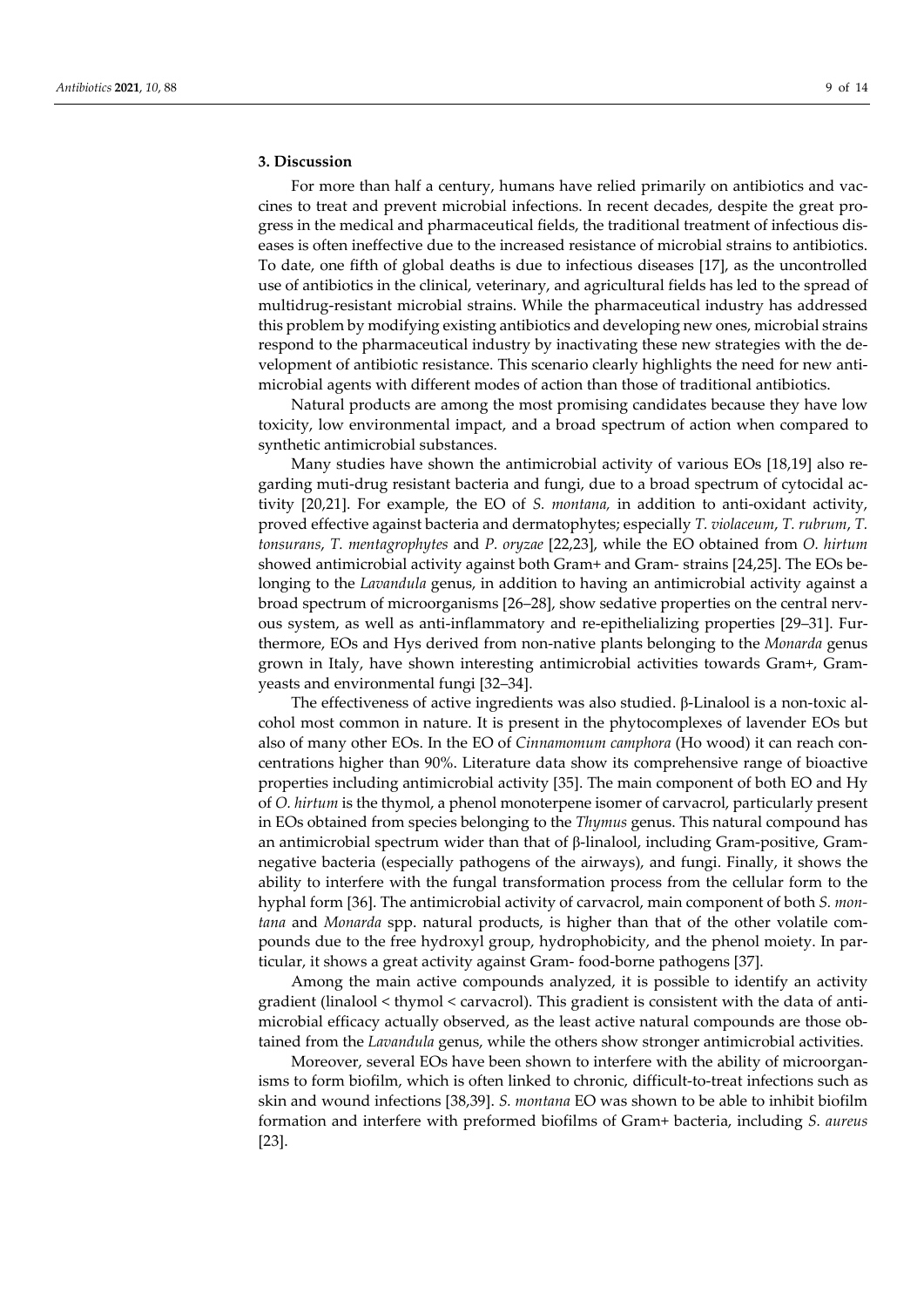Despite the high antimicrobial activity of EOs, use as such is not recommended due to their high concentration of hydrophobic active ingredients with a toxic potential. Therefore, to avoid toxic effects, EOs need to be used in low concentrations by diluting them in an appropriate vehicle before use.

On the contrary, Hys are hydrophilic solutions containing up to a maximum 1g/L of the EOs active compounds. Although more perishable than EOs, they are generally safe and do not need to be diluted in a vehicle before use. This feature of Hys makes them interesting both for oral intake and skin applications. The latter use becomes especially important in the presence of skin infections.

However, the antimicrobial activity of Hys would certainly appear to be milder than that of the corresponding EOs. In fact, the simple comparison of MIC values obtained from the antimicrobial analysis of the EOs and Hys used in this study evidence that the first are more effective at a lower concentration. Tables 1 and 2 show that the EOs active on at least the 50% of the strains have inhibitory and cytocidal actions at concentrations ranging between 0.125% *v*/*v* and 2% *v*/*v*. Whereas, the Hys must be used at concentrations between 25% *v*/*v* and 50% *v*/*v* to reach the same antimicrobial activity, i.e., they need to be from 25 to 200 times more concentrated than EOs.

However, if we consider the relative concentration of active chemicals, can we say that Hys really have milder antimicrobial actions than the corresponding EOs? Tables 5 and 6 show that this cannot be said. In fact, the calculated IR50 $_{\rm Hy}/\rm CF$  is lower than the IR50EO, as well as the IC50Hy/CF calculated for each microbial strain is lower than the IC50 $E_{\rm 50}$ . This means that, to obtain the inhibition of 50% of growth of both the initial inoculum of each strain and total microbial strains, a concentration of EOs' volatiles greater than that of the corresponding Hys is required. It results, therefore, in the Hys' volatiles being relatively more effective than those of EOs. This activity could be due to the hydrophilic environment of Hy, which provides a greater bioavailability of volatiles for the interaction with bacteria and fungi [40], or to the antagonistic action present among chemical components of the EO phytocomplex.

These data are interesting because they show the antimicrobial activity of Hys from another point of view, especially as it concerns potential clinical applications for the treatment of skin infections. In fact, in these pathologies, local applications that are simultaneously effective for the patient and safe for intact or damaged skin are indispensable.

Potential applications encompass all small skin infections that need daily local treatments with antimicrobial creams and ointments, but also of more serious pathologies such as *Tinea capitis* generated by dermatophytes that essentially afflicts children, or antibiotic resistant/sensitive infections of sores or wounds whose treatment becomes important for skin re-epithelialization, or chronic vaginal infections induced by yeasts in which the topical use of concentrated EOs is absolutely contraindicated due to their toxicity.

In all cases, the use of Hys with antimicrobial activity compatible with a cutaneous or mucosal treatment would be of great interest. In fact, Hys are already on the market, and they can be used on the skin of non-allergic subjects without inducing adverse effects. Currently, Hys in Italy are used in formulations of cosmetic products for body care, or they are sold pure for cosmetic and food use. As is well known, the Italian market is a famous perfume and fragrance hub that is constantly looking for new products and is able to influence the Hys production of primary producers. Globally, the Hys market in Europe has been growing for several years, attaining, in 2018, a 40% share of the world market [41]. From 2019 to 2024, this share is set to increase by an additional 5.2% [42]. Owing to these reasons and in light of our preliminary data, it becomes more and more interesting to deepen the studies on Hys.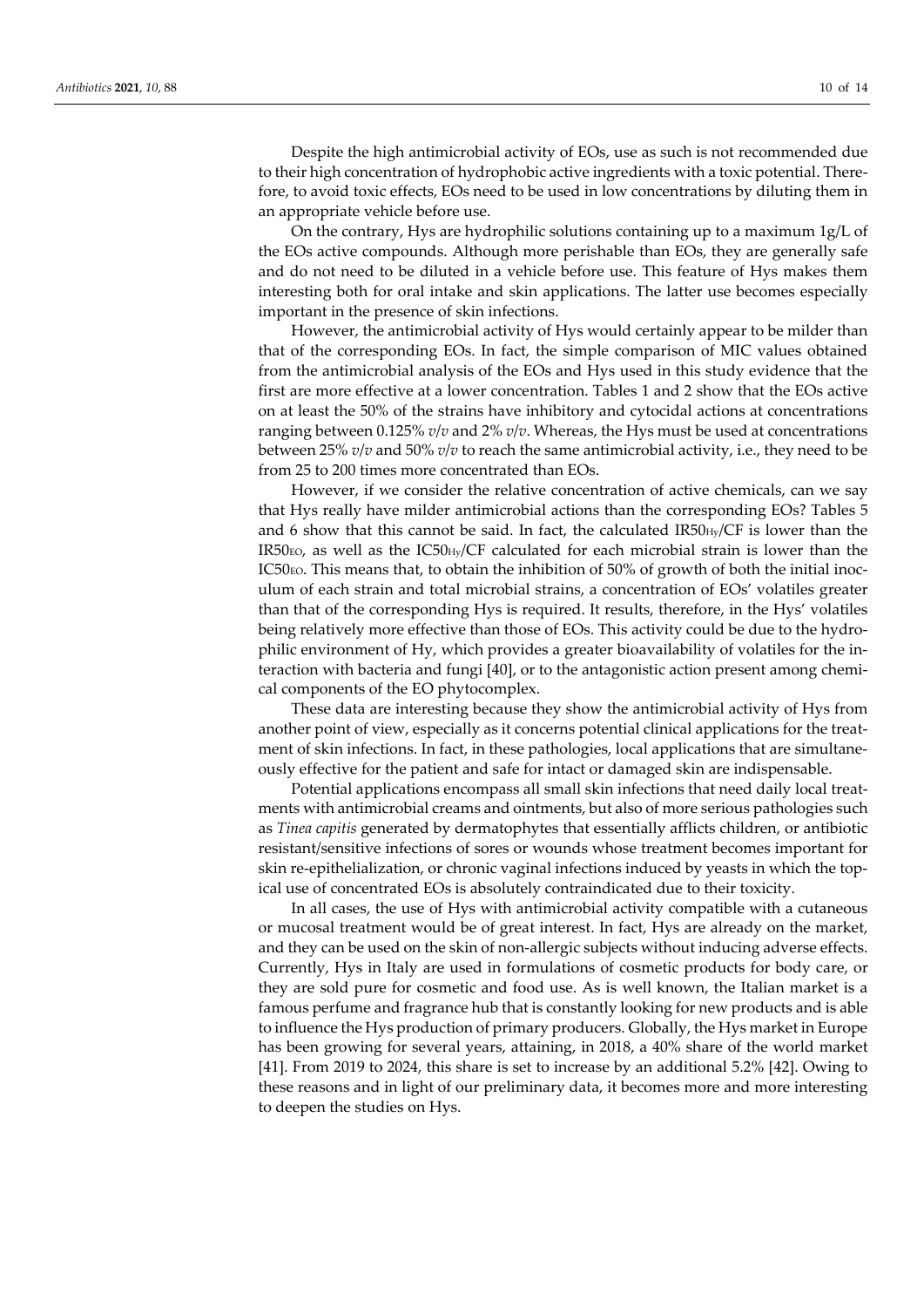#### **4. Materials and Methods**

#### *4.1. Clinical Strains*

Fifteen clinical strains (six Gram-positive bacterial strains and nine fungal strains), which are potential skin pathogens provided by the UOC of Microbiology of Policlinico Universitario A. Gemelli of Rome, Italy, were used. Two of the six bacterial strains were resistant (R) to antibiotics. Bacterial strains were: *Staphylococcus aureus* MRSA (0.1R), *Streptococcus pyogenes* (0.2), *Enterococcus faecalis* VRE (0.3R), *Enterococcus faecium* (0.4), *Staphylococcus aureus* MSSA (0.5), *Enterococcus faecalis* (0.6). Whereas, four of the nine fungal strains were yeasts (*Candida albicans* (3.1), *Candida parapsilosis* (0.1R), *Candida glabrata* (0.2R), and *Candida tropicalis* (0.3R)), three of which were resistant to common antifungals, and five dermatophytes (*Trichophyton rubrum*, *Trichophyton tonsurans*, *Trichophyton soudanense*, *Trichophyton violaceum*, and *Microsporum canis*). Mueller Hinton medium (Becton Dickinson and Company, Cockeysville, Maryland, USA) was used to grow bacterial strains at 37 °C for 24 h, while fungal strains were grown on RPMI broth and Sabouraud agar medium (Oxoid, Wade Road, Basingstoke, Hants, UK). In particular, yeasts were grown at 37 °C for 24 h, and dermatophytes at 30 °C for 7 days.

#### *4.2. Essential Oils and Related Hydrolates*

EOs and Hy from six aromatic plants grown and processed in Italy were studied (*S. montana*, *L. angustifolia*, *L. intermedia*, *O. hirtum*, *M. didyma*, and *M. fistulosa*). All EOs and Hys were kindly granted by FX Laboratorio Benessere srl (Arzignano, Vicenza, Italy), except for those isolated from *M. didyma* and *M. fistulosa* species, which were provided by DISTAL, University of Bologna.

#### *4.3. Gas Chromatography Mass Spectrometry Analysis*

Analyses were performed on a Bruker ScionSQ gas chromatograph, coupled with a single quadrupole mass-spectrometer (GC-MS) (Bruker, Milan, Italy). Compounds were separated BD-5 a semi-standard non-polar column (30 m  $\times$  0.25 mm, i.d.0.25  $\mu$ m) (Phenomenex, Bologna, Italy). EOs were diluted 1:1000 (*v*/*v*) in ethyl acetate, and 1 μL of this dilution was injected into GC-MS. Samples of hydrolate were diluted 1:5 (*v*/*v*) in ethanol (99.8%), and 1 μL of this dilution was injected into GC-MS. The percentage (*w*/*w*) of the amount of the compounds of EO present in Hy was carried out gravimetrically. Peaks were identified by comparing the retention times with those of authentic standard MS fragmentation patterns and final confirmation by matching with the components of the commercial library NIST mass spectral database (vers. 6.41). The percentage composition of the oils was computed by the normalization method from the GC peak areas. R.I. were generated by using a series of n-alkanes from C7 to C40 (Sigma-Aldrich, Milan, Italy) and compared with data reported in the literature [43–46]. All analyses were repeated in triplicate.

#### *4.4. Gravimetric Analysis*

Five mL of each Hy were subjected to liquid/liquid isolation with 5 mL of CH2Cl2 (*n* = 3). The organic phases were pooled, and the solvent evaporated by means of a rotary evaporator at reduced pressure. The residue obtained was weighed and the percentage (*w*/*v*) content of volatiles in the hydrolate evaluated.

#### *4.5. Broth Microdilution Susceptibility Test*

The broth microdilution (BMD) susceptibility test according to the European Committee on Antimicrobial Susceptibility Testing (EUCAST) international guidelines were performed. The BMD test was performed on a 96-well plate by adding 100 μL of a cell suspension equal to  $5 \times 10^5$  CFU/mL to a final volume of 200  $\mu$ L. Scalar dilutions, between 50% *v*/*v* (500 μL/mL) and 3.125% *v*/*v* (31.25 μL/mL) of Hy and between 2% (20 μL /mL)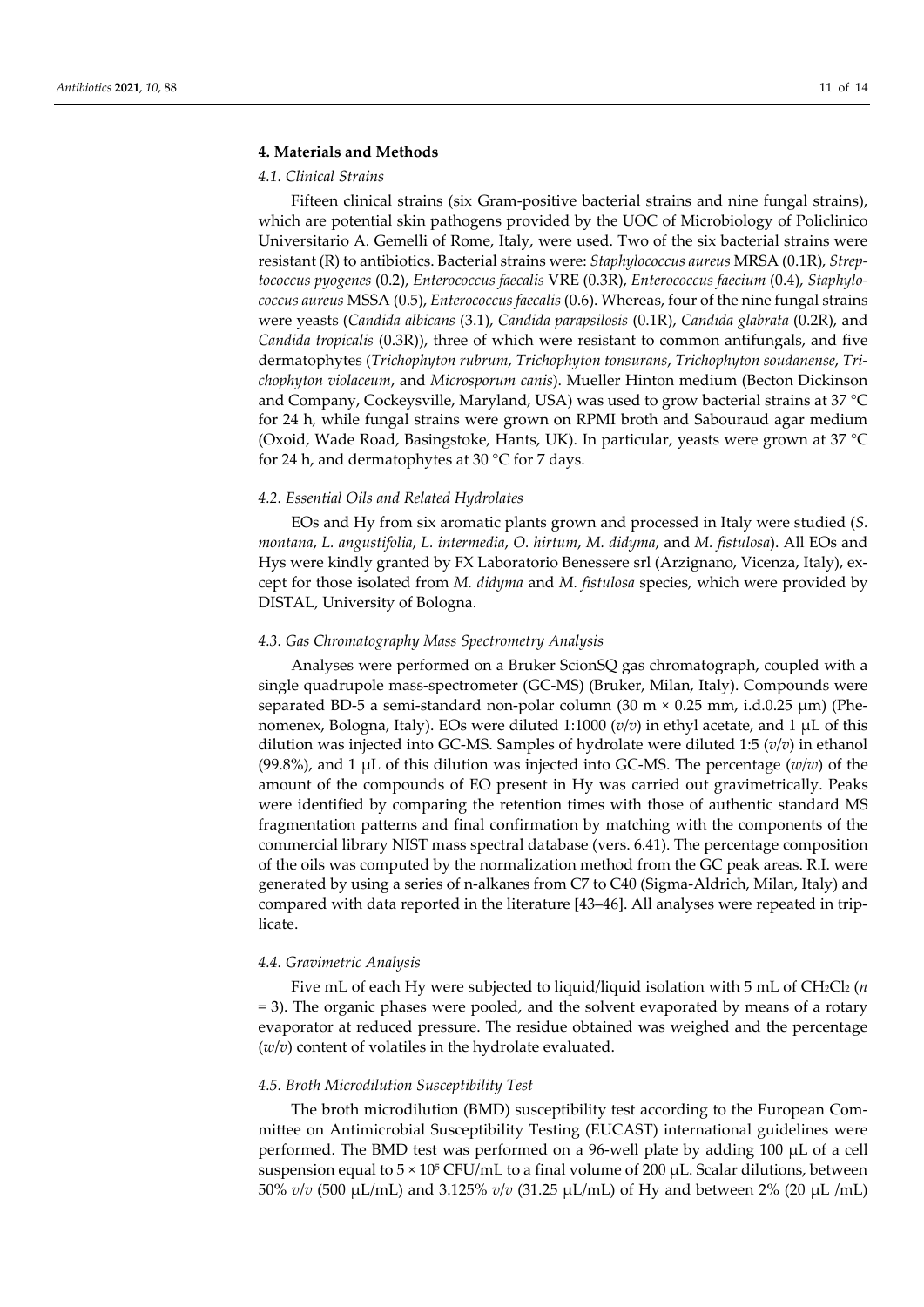and 0.06% (0.6 μL/mL) of EO were tested. EOs and Hys were dissolved in a suitable nutrient agar (as specified in paragraph 4.1) and 0.5% *v*/*v* of Tween 80 was used to deliver the EOs into the hydrophilic medium. Plates were incubated overnight at 37 °C. After this period, MIC values were determined by spectrophotometric reading at 450 nm (EL808, Biotek, Winooski, VT, USA), except for MICs values of the dermatophytes, which were assessed by visual reading. To evaluate the MLC,  $5 \mu L$  of the content of each well was seeded on Muller Hilton or Sabouraud agar plates, which were incubated for 24 h at 37 °C. The MIC is defined as the lowest concentration that completely inhibits the organism's growth when compared to the growth of control. Whereas, the MLC is defined as the lowest concentration corresponding to the death of 99.9% or more of the initial inoculum. Each test was performed in triple, and both negative and positive controls were included. Values corresponding to the IR or LR of 50% and 90% of all strains were calculated. As discussed in the "Data management" paragraph, the value corresponding to a concentration of EOs or Hys necessary to obtain the inhibition of 50% of the initial inoculum was extrapolated for each strain analyzed.

#### *4.6. Comparison Between EO and Hy*

Hy and EO comparison was made, as described in Di Vito M et al. [16]. Comparison was based on comparing the total volatiles content of EO with that of the corresponding Hy. Briefly, the Essential Oil Total volatiles Area (EOTA) and the Hydrolate Total volatiles Area (HYTA) were calculated by evaluating areas covered by the total volatiles in the chromatograms multiplied by EO and Hy respective dilutions prior to GC–MS (1000 and 5, respectively). The semi-quantitative volatiles' Conversion Factor (CF) between the EO and the Hy was assumed to be the EOTA/HYTA ratio. Comparison between an EO and its corresponding Hy was made by dividing the IC50 or IR50 of each Hy by its CF. If the value of this ratio corresponds to the value of IC50 or IR50 of the EO, it means that the two natural products are equivalent in terms of relative antimicrobial activity, as the same amount of volatiles is needed in both EO and Hy to inhibit the growth of 50% of the initial inoculum. Whereas, values of this ratio lower or higher than the IC50 or IR50 of the OE show a relative antimicrobial activity of volatiles contained in the Hy higher or lower than that of the EO, respectively.

#### *4.7. Data Management*

The IC50 value of each natural substance (*O. hirtum, S. montana, M. didyma* and *M. fistulosa*) and distillation product (EO and Hy) vs. each microbial strain was obtained by interpolating the OD450 values corresponding to the tested dilutions with a regression line, and calculating the dilution value (% *v*/*v*) corresponding to half of the OD450 value of the positive control. All the values obtained from both the microbiological and chemical analyzes were processed obtaining mean and standard deviation values.

### **5. Conclusions**

An intrinsic and intriguing question that emerges from this study is to establish which topical application (hydrophobic EOs or hydrophilic Hys) is most suitable for healing different skin infections. Our short communication highlights an aspect still unexplored by the scientific literature regarding the real antimicrobial effectiveness of the active ingredients contained in Hys compared to the EOs from the same plant source. The use of odorous aqueous solutions with low concentrations of active ingredients in the treatment of minor and chronic skin infections is certainly interesting for the fight against antibiotic resistance. Furthermore, since the terpenic active ingredients are not very soluble in water, most Hys have a low number still present; *O. hirtum*, has only one. This makes these natural products also interesting for pharmaceutical companies who are looking for new natural products with antimicrobial action, but need "standardizable" products to be tested in clinical trials conducted according to scientific rigor.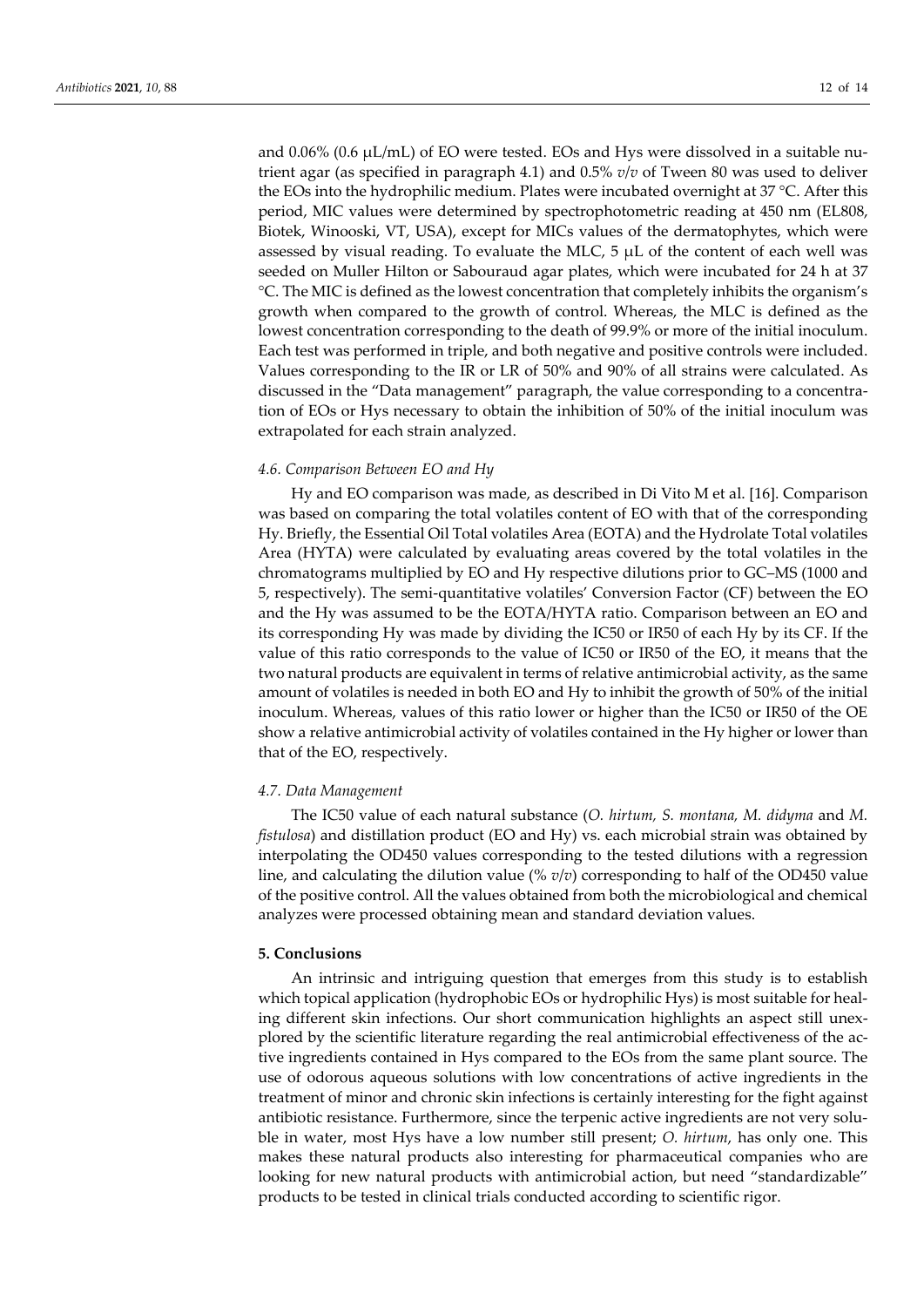**Author Contributions:** Conceptualization, M.D.V., F.B.; Methodology, M.D.V., F.G., P.M.; Formal Analysis, M.D.V., A.S., F.G.; Investigation, M.D.V., A.S.; Resources, P.M., M.S.; Data Curation, M.D.V., L.B., M.R.P.; Writing—Original Draft Preparation, MDV; Writing—Review & Editing, P.M., F.B., E.N., M.G.B., G.B. All authors have read and agreed to the published version of the manuscript.

**Funding:** This research received no external funding.

**Institutional Review Board Statement:** Not applicable.

**Informed Consent Statement:** Not applicable.

**Data Availability Statement:** *M. didyma* and *M. fistulosa* plants were used in this study. Vouchers are deposited at the Herb garden of Casola valsenio (Ravenna, Italy) (Dr Sauro Biffi)

**Acknowledgments:** Lori Morrison is gratefully acknowledged for manuscript proofreading.

**Conflicts of Interest:** The authors declare no conflict of interest.

## **References**

- 1. Millikan, L.E. Complementary medicine in dermatology. *Clin. Dermatol.* **2002**, *20*, 602–605.
- 2. Halcón, L.; Milkus, K. Staphylococcus aureus and wounds: A review of tea tree oil as a promising antimicrobial. *Am. J. Infect. Control* **2004**, *32*, 402–408.
- 3. Kozics, K.; Bučková, M.; Puškárová, A.; Kalászová, V.; Cabicarová, T.; Pangallo, D. The Effect of Ten Essential Oils on Several Cutaneous Drug-Resistant Microorganisms and Their Cyto/Genotoxic and Antioxidant Properties. *Molecules* **2019**, *24*, 4570.
- 4. European Pharmacopeia. 6th Edition, European Directorate for the Quality of Medicines and Healthcare, Supplement 5.8; Strasbourg, 2007.
- 5. AA. VV. French Pharmacopeia; 2012, Lyon.
- 6. D'Amato S.; Serio A.; Chaves Lopez C.; Paparella, A. Hydrosols: Biological activity and potential as antimicrobials for food applications. *Food Control* **2018**, *86*, 126–137.
- 7. Zárybnický, T.; Boušová, I.; Ambrož, M.; Skálová, L. Hepatotoxicity of monoterpenes and sesquiterpenes. *Arch. Toxicol.* **2018**, *92*, 1–13.
- 8. Herman, A.; Herman, A.P. Essential oils and their constituents as skin penetration enhancer for transdermal drug delivery: A review. *J. Pharm. Pharmacol.* **2015**, *67*, 473–485.
- 9. Sainz, P.; Andrés, M.F.; Martínez-Díaz, R.A.; Bailén, M.; Navarro-Rocha, J.; Díaz, C.E.; González-Coloma, A. Chemical composition and biological activities of Artemisia pedemontana subsp. assoana essential oils and hydrolate. *Biomolecules* **2019**, *9*, 558.
- 10. Lei, G.; Li, J.; Zheng, T.; Yao, J.; Chen, J.; Duan, L. Comparative Chemical Profiles of Essential Oils and Hydrolate Extracts from Fresh Flowers of Eight Paeonia suffruticosa Andr. Cultivars from Central China. *Molecules* **2018**, *23*, 3268.
- 11. Wajs-Bonikowska, A.; Sienkiewicz, M.; Stobiecka, A.; Maciąg, A.; Szoka, Ł.; Karna, E. Chemical Composition and Biological Activity of Abies alba and A. koreana Seed and Cone Essential Oils and Characterization of Their Seed Hydrolates. *Chem. Biodivers.* **2015**, *12*, 407–418.
- 12. Carlini, E.A.; De Oliveira, A.B.; De Oliveira, G.G. Psychopharmacological effects of the essential oil fraction and of the hydrolate obtained from the seeds of Licaria puchury-major. *J. Ethnopharmacol.* **1983**, *8*, 225–236.
- 13. Guesmi, F.; Tyagi, A.K.; Prasad, S.; Landoulsi, A. Terpenes from essential oils and hydrolate of *Teucrium alopecurus* triggered apoptotic events dependent on caspases activation and PARP cleavage in human colon cancer cells through decreased protein expressions. *Oncotarget* **2018**, *9*, 32305.
- 14. Carvalho, A.F.U.; Melo, V.M.M.; Craveiro, A.A.; Machado, M.I.L.; Bantim, M.B.; Rabelo, E.F. Larvicidal activity of the essential oil from Lippia sidoides cham. against Aedes aegypti linn. *Mem. Inst. Oswaldo Cruz* **2003**, *98*, 569–571.
- 15. Andrés, M.F.; González-Coloma, A.; Muñoz, R.; De la Peña, F.; Julio, L.F.; Burillo, J. Nematicidal potential of hydrolates from the semi industrial vapor-pressure extraction of Spanish aromatic plants. *Environ. Sci. Pollut. Res.* **2018**, *25*, 29834–29840.
- 16. Di Vito, M.; Bellardi, M.G.; Mondello, F.; Modesto, M.; Michelozzi, M.; Bugli, F.; Sanguinetti, M.; Sclocchi, M.C.; Sebastiani, M.L.; Biffi, S.; et al. Monarda citriodora hydrolate vs essential oil comparison in several anti-microbial applications. *Ind. Crops Prod.* **2019**, *128*, 206–212.
- 17. WHO (World Health Organization). Antimicrobial Resistance: Global Report on Surveillance. Available online: https://apps.who.int/iris/bitstream/handle/10665/112642/9789241564748\_eng.pdf;jsessionid=2EF9B2B5D4C9757B7C4A3433C84 13F7B?sequence=1 (accessed on 18 January 2021).
- 18. Wińska, K.; Mączka, W.; Łyczko, J.; Grabarczyk, M.; Czubaszek, A.; Szumny, A. Essential Oils as Antimicrobial Agents—Myth or Real Alternative? *Molecules* **2019**, *24*, 2130.
- 19. Kalemba, D.; Kunicka, A. Antibacterial and Antifungal Properties of Essential Oils. *Curr. Med. Chem.* **2003**, *10*, 813–829.
- 20. Bucková, M.; Puškárová, A.; Kalászová, V.; Kisová, Z.; Pangallo, D. Essential oils against multidrug resistant gram-negative bacteria. *Biologia (Bratisl)* **2019**, *73*, 803–808.